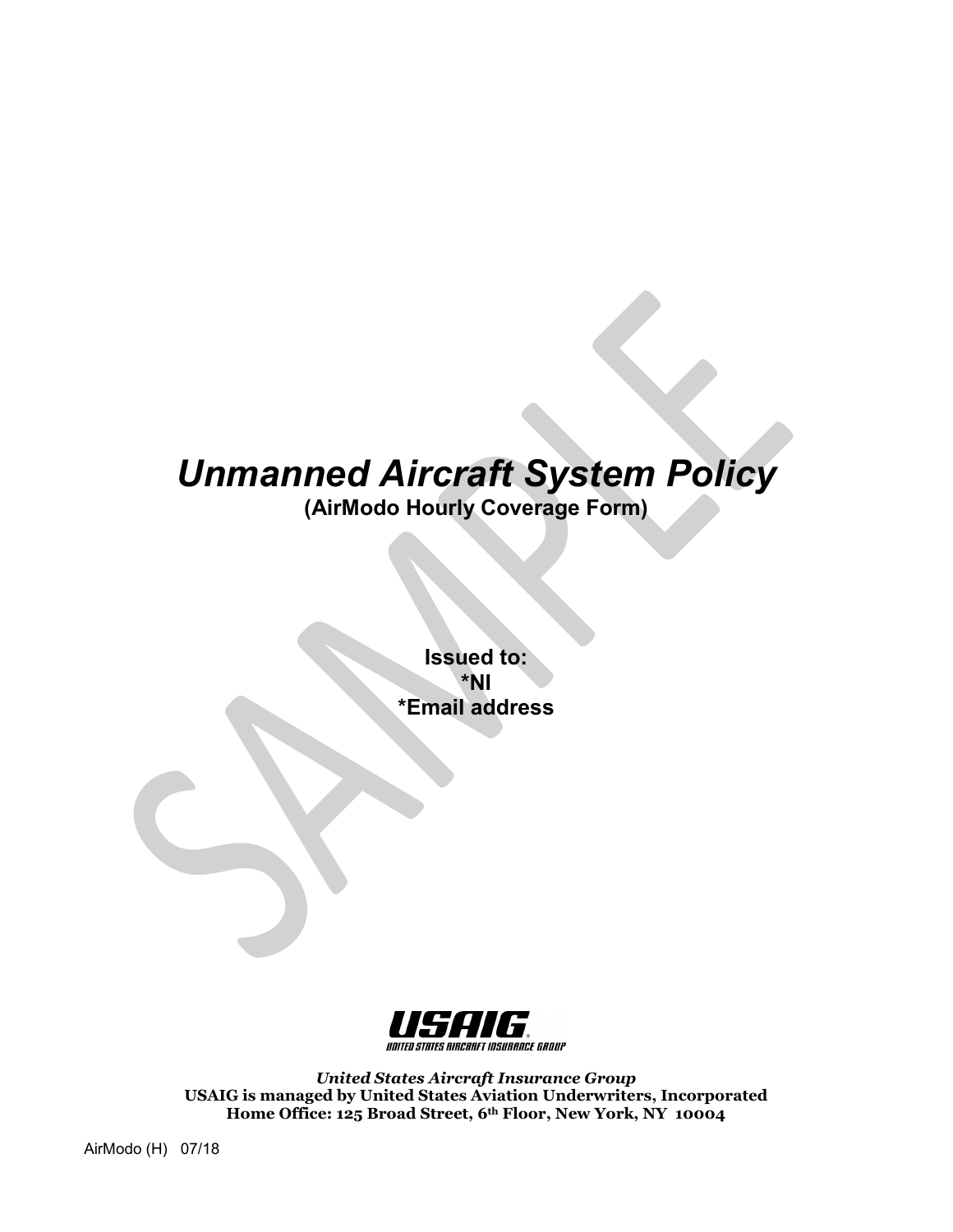# *Table of Contents*

| <b>Declarations</b>                                                     | A and B        |
|-------------------------------------------------------------------------|----------------|
| <b>Insuring Agreements</b>                                              | 1              |
| COVERAGE A - BODILY INJURY AND PROPERTY DAMAGE LIABILITY                | 1              |
| Definition of Hazards                                                   |                |
| Unmanned Aircraft System Liability Hazard                               |                |
| Aviation Premises Liability Hazard                                      |                |
| <b>COVERAGE B - MEDICAL PAYMENTS</b>                                    | 1              |
| <b>Exclusions</b>                                                       | $\overline{2}$ |
| Exclusions applicable to all Coverages                                  | $\overline{2}$ |
| Exclusions applicable to COVERAGE A - BODILY INJURY AND PROPERTY DAMAGE |                |
| LIABILITY - Unmanned Aircraft System Liability Hazard                   | 4              |
| Exclusions applicable to COVERAGE A - BODILY INJURY AND PROPERTY DAMAGE |                |
| <b>LIABILITY - Aviation Premises Liability Hazard</b>                   | 5              |
| Exclusions applicable to COVERAGE B - MEDICAL PAYMENTS                  | 5              |
| <b>Limits of Liability</b>                                              | 6              |
| COVERAGE A - BODILY INJURY AND PROPERTY DAMAGE LIABILITY                | 6              |
| <b>COVERAGE B - MEDICAL PAYMENTS</b>                                    | $\,6$          |
| <b>Supplementary Payments</b>                                           |                |
| <b>Definitions</b>                                                      | 8              |
| <b>Conditions</b>                                                       | 12             |
| <b>Policy Period</b>                                                    | 12             |
| <b>Policy Territory</b>                                                 | 12             |
| <b>Limitations on Use</b>                                               | 12             |
| Notice of Occurrence                                                    | 12             |
| Notice of Claim or Suit                                                 | 12             |
| Assistance and Cooperation of the Insured                               | 13             |
| Proof of Claim                                                          | 13             |
| Action Against the Company(ies)                                         | 13<br>13       |
| Inspection and Audit<br>Action by the Company(ies)                      | 14             |
| Other Insurance                                                         | 14             |
| Subrogation                                                             | 14             |
| Changes                                                                 | 14             |
| Assignment                                                              | 15             |
| <b>Conflicting Statutes</b>                                             | 15             |
| Inadvertent Errors or Omissions                                         | 15             |
| Severability of Interest                                                | 15             |
| <b>Financial Responsibility Laws</b>                                    | 15             |
| Representations                                                         | 16             |
| Misrepresentation and Fraud                                             | 16             |
| Sanctions and Embargo Clause                                            | 16             |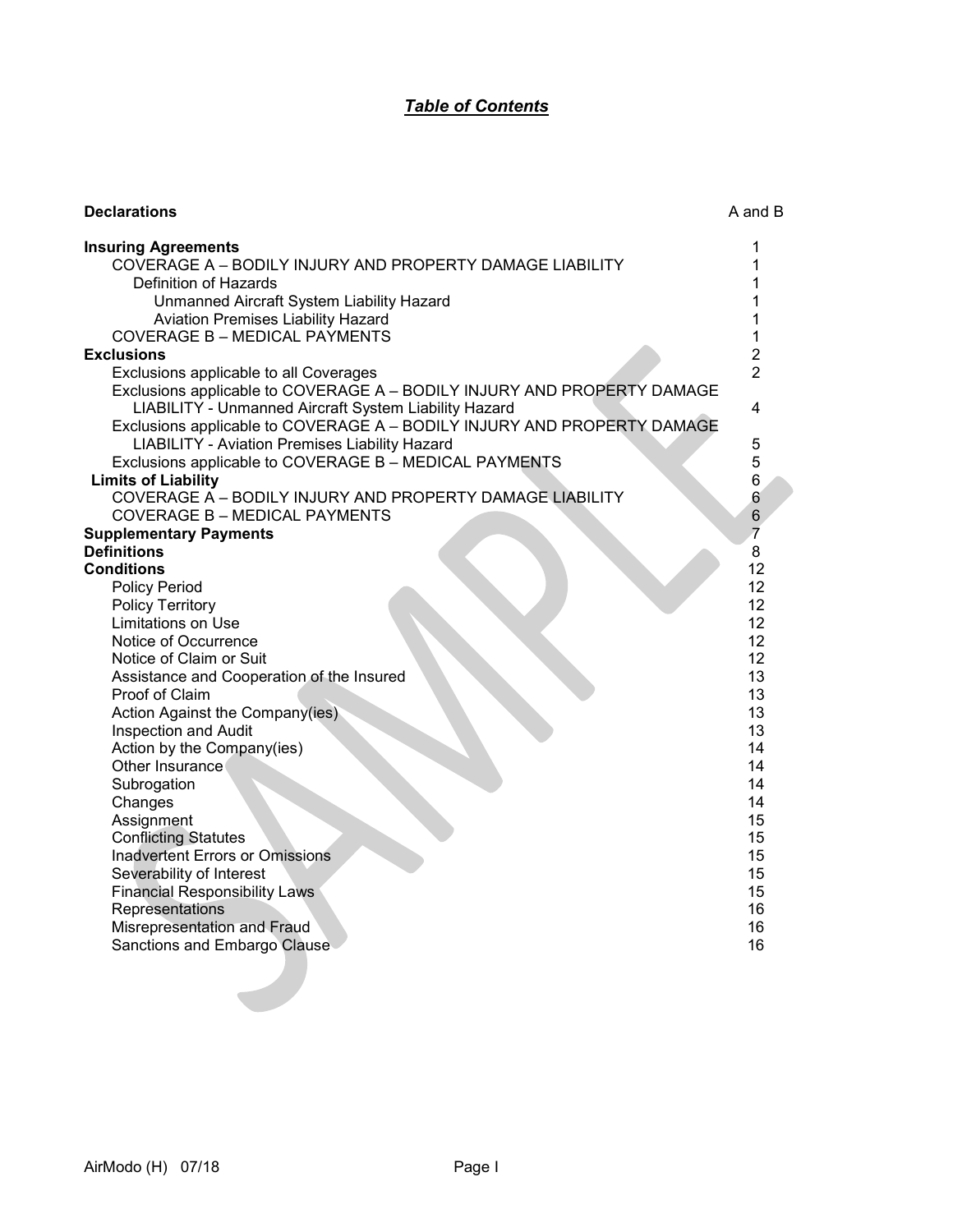# *By accepting this policy, you agree that it is non-cancellable and provides short-term coverage only. The policy expires at the end of the period described in Item 2. of the Declarations below. No notice of non-renewal will be issued.*

# *Declarations*

The Declarations, along with this policy and any attached endorsements form your complete insurance policy. In consideration of the payment of the premium and subject to all the terms of this policy, we agree with you to provide the insurance stated in this policy.

**Item 1. Named Insured: \*NI**

**Email Address: \*\*\*\*\***

**Item 2. Policy Period:** Your Policy Period is from \*\***/\*\*/\*\*\*\*** (*Date*) at **\*\***:**\*\*** (*Time)* **\*AM/\*PM** to \*\***/\*\*/\*\*\*\*** (*Date*) at **\*\*:\*\*** (*Time)* **\*AM/\*PM**, Local Standard Time at the location stated in Item 3. **Policy Territory**, below.

**Item 3. Policy Territory:** The area within one (1) statute mile of the **Latitude, Longitude** point indicated in the map below.



**State of:**  $*$  (fill in state applicable to location shown in above map)

**Item 4. Purpose of Use:** The *use* described and selected by you in the AirModo app.

**Item 5. Pilots:** The *pilots* described and selected by you in the AirModo app.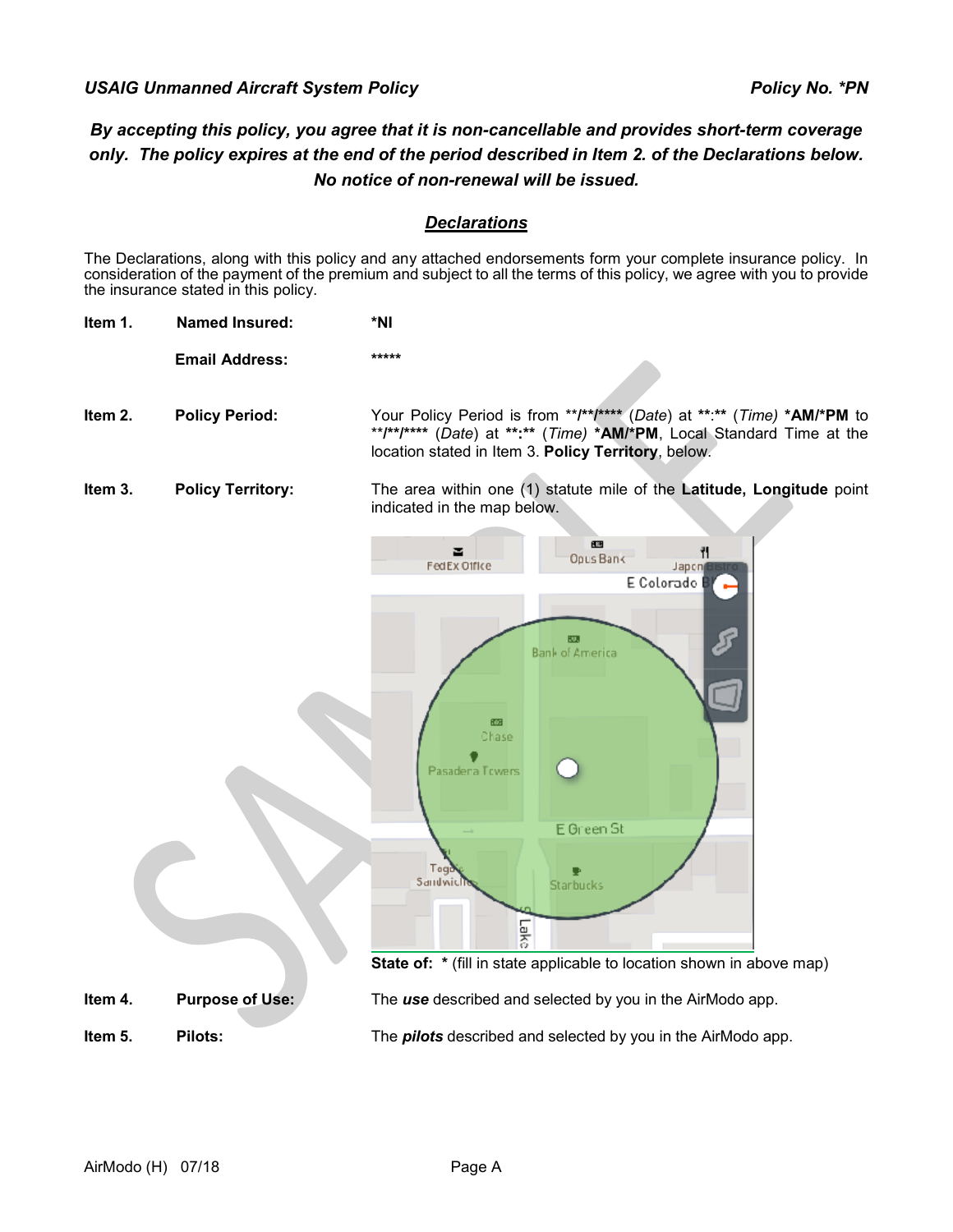# *Declarations*

| Item 6. | <b>Unmanned Aircraft System Schedule:</b>                       |                                                                                                    |                 |  |  |  |  |
|---------|-----------------------------------------------------------------|----------------------------------------------------------------------------------------------------|-----------------|--|--|--|--|
|         | Year, Make and Model                                            | <b>Identification Number</b>                                                                       |                 |  |  |  |  |
|         |                                                                 | Any single <i>unmanned aircraft system</i> (UAS) described and selected by you in the AirModo app. |                 |  |  |  |  |
| Item 7. | Limits of Liability applicable to Coverage A and B:             |                                                                                                    |                 |  |  |  |  |
|         | <b>Coverage</b>                                                 | <b>Limits of Liability</b>                                                                         |                 |  |  |  |  |
|         | A COVERAGE $A -$<br>BODILY INJURY AND PROPERTY DAMAGE LIABILITY |                                                                                                    |                 |  |  |  |  |
|         | Unmanned Aircraft System Liability Hazard<br>1.                 | \$                                                                                                 | Each Occurrence |  |  |  |  |
|         | 2. Aviation Premises Liability Hazard                           | (This limit is part of and not in addition to the Limit of Liability for Coverage A.1.)            |                 |  |  |  |  |
|         |                                                                 |                                                                                                    | Each Occurrence |  |  |  |  |
|         | COVERAGE B-<br>B.<br><b>MEDICAL PAYMENTS</b>                    | \$                                                                                                 | Each Person     |  |  |  |  |
| Item 8. | Premium:                                                        |                                                                                                    |                 |  |  |  |  |
|         | \$<br>Premium                                                   |                                                                                                    |                 |  |  |  |  |
|         | \$<br><b>Endorsement Premium</b><br>Included                    |                                                                                                    |                 |  |  |  |  |
|         | <b>Total Premium</b><br>\$                                      |                                                                                                    |                 |  |  |  |  |

Unless stated otherwise, all sums shown in this policy are expressed in United States currency.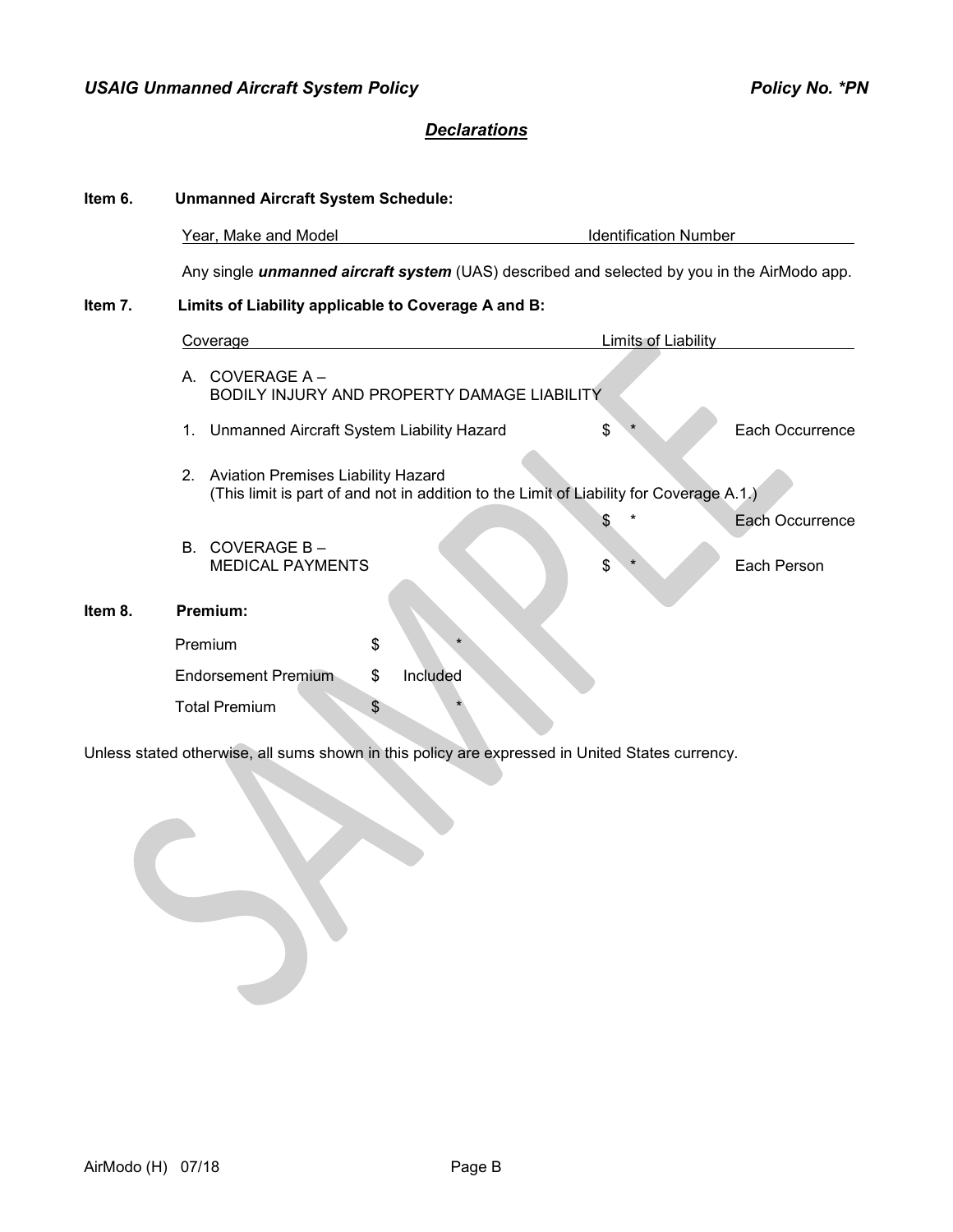# *Declarations*

#### **Item 9. Endorsements:**

The following endorsements are attached to the policy at inception:

- 
- 032 Date Change Recognition Exclusion<br>033 Date Change Recognition Exclusion 033 Date Change Recognition Exclusion Limited Write-Back Provisions<br>034 Noise and Pollution and Other Perils Exclusion
- 034 Noise and Pollution and Other Perils Exclusion<br>035 Asbestos Exclusion
- 035 Asbestos Exclusion<br>036 Nuclear Risk Exclus
- 036 Nuclear Risk Exclusion Endorsement with Exceptions<br>013 Personal Injury Liability
- 013 Personal Injury Liability<br>009 Additional Insured / Pro
- 009 Additional Insured / Products Exclusion
- 018 War, Hi-jacking and Other Perils Limited Write-Back Provisions Aggregate Endorsement (Applicable to COVERAGE A - BODILY INJURY AND PROPERTY DAMAGE LIABILITY)
- 031 Terrorism Risk Insurance Act, as amended Named Insured Disclosure NOTICE OF TERRORISM INSURANCE COVERAGE
- 048 Certified Terrorism Loss Coverage (Applicable to COVERAGE A BODILY INJURY AND PROPERTY DAMAGE LIABILITY) Required State Endorsements

This policy is written through the Aviation Managers on \*(Date of issue).

Approved by: **United States Aviation Underwriters, Inc. Aviation Managers**

**John T. Brogan President**

**IN WITNESS WHEREOF**, the *Company(ies)* hereunder have caused this policy to be executed on their behalf by the Aviation Managers.

# *SEE ATTACHED PARTICIPATING COMPANY SCHEDULE*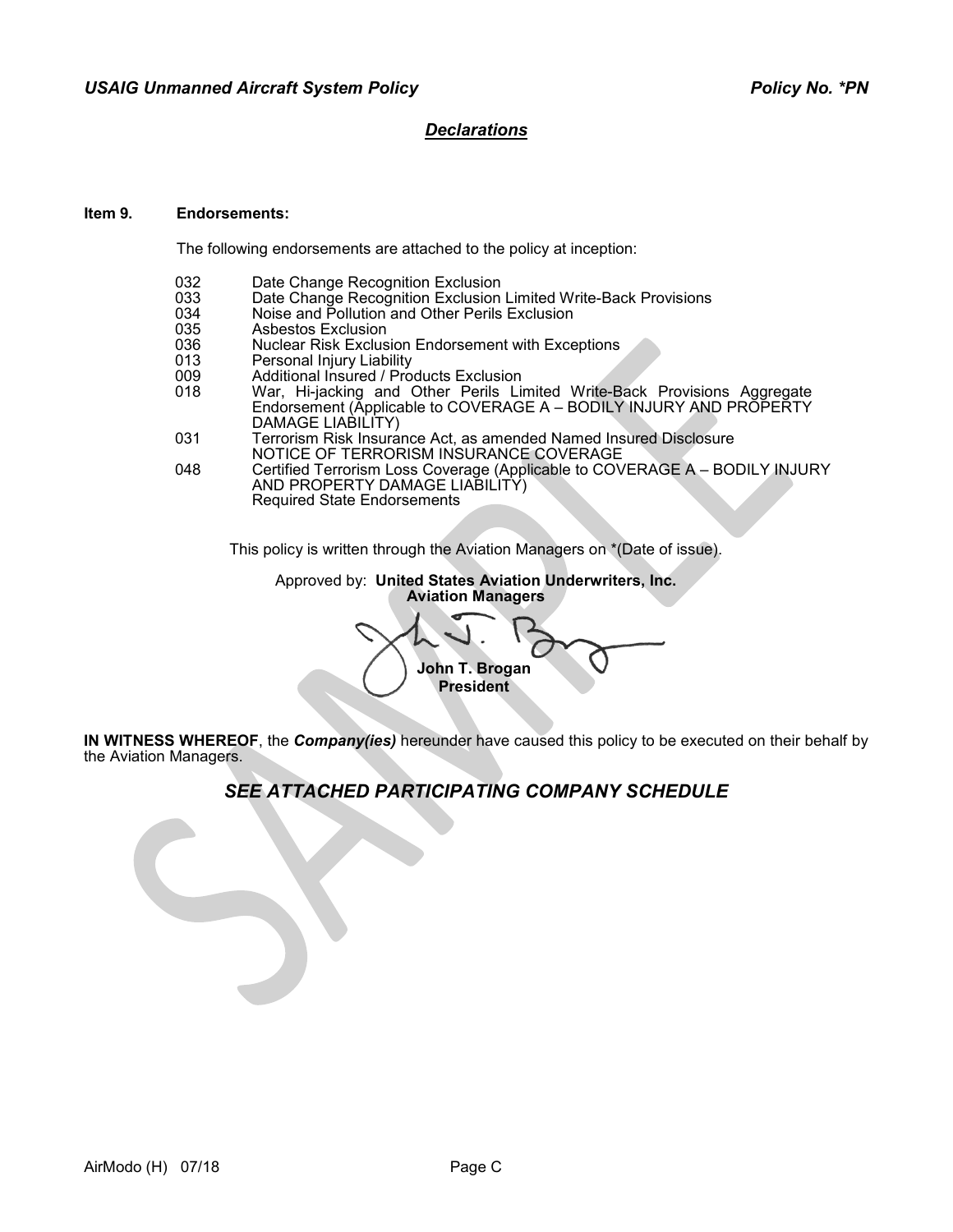Throughout this policy the words "you" and "your" refer to the person or organization named on the Declarations as the *Named Insured*. "We," "our" or "us" mean the Participating Companies executing this policy (collectively the "Companies" and each individually a "Company"). "Aviation Managers" means United States Aviation Underwriters, Incorporated.

Service of process or of any notice or proof of loss required by this policy, made upon any one of the *Company(ies)*, or upon a duly authorized agent of any one of the *Company(ies)*, shall constitute service upon all *Company(ies)*. Each of the *Company(ies)* hereby appoints the Aviation Managers as its duly authorized agent for receipt of service of process or any notice or proof of loss hereunder.

Words and phrases that appear in *bold italicized* type have special meaning. Refer to *DEFINITIONS* (SECTION V).

#### **I. INSURING AGREEMENTS**

## **1. COVERAGE A - BODILY INJURY AND PROPERTY DAMAGE LIABILITY.**

We will pay those sums that the *Insured* becomes legally obligated to pay as damages because of *bodily injury* or *property damage* caused by an *occurrence* arising out of the "Unmanned Aircraft System Liability Hazard" or "Aviation Premises Liability Hazard" herein defined and the *Company(ies)* shall have the right and duty to defend any suit against the *Insured* seeking damages on account of such *bodily injury* or *property damage*, even if any of the allegations of the suit are groundless, false or fraudulent and may make such investigation or settlement of any claim or suit as they deem expedient; but the *Company(ies)* shall not be obligated to pay any claim or judgment or to defend any suit after the applicable limit of the *Company(ies***)'** liability has been exhausted by payment of judgments or settlements.

#### **Definition of Hazards.**

#### **Unmanned Aircraft System Liability Hazard.**

The insurance afforded by this policy applies to *bodily injury* or *property damage* arising out of the ownership, maintenance or use of the *unmanned aircraft system*  shown in Item 6. of the Declarations.

## **Aviation Premises Liability Hazard.**

The insurance afforded by this policy applies to *bodily injury* or *property damage* arising out of the *Named Insured's* ownership, maintenance or use of premises from which the insured *unmanned aircraft system* is operated.

#### **2. COVERAGE B – MEDICAL PAYMENTS.**

We will pay all reasonable medical expenses incurred within ninety (90) days of the date of an accident by persons on the ground who sustain *bodily injury* caused by an accident arising out of your operations of an *unmanned aircraft system* insured under this policy, provided the *unmanned aircraft system* was used by the *Named Insured*  or with the *Named Insured's* permission when the accident occurred. Reasonable medical expenses include necessary costs of medical, surgical, dental, ambulance, hospital, professional nursing and funeral services.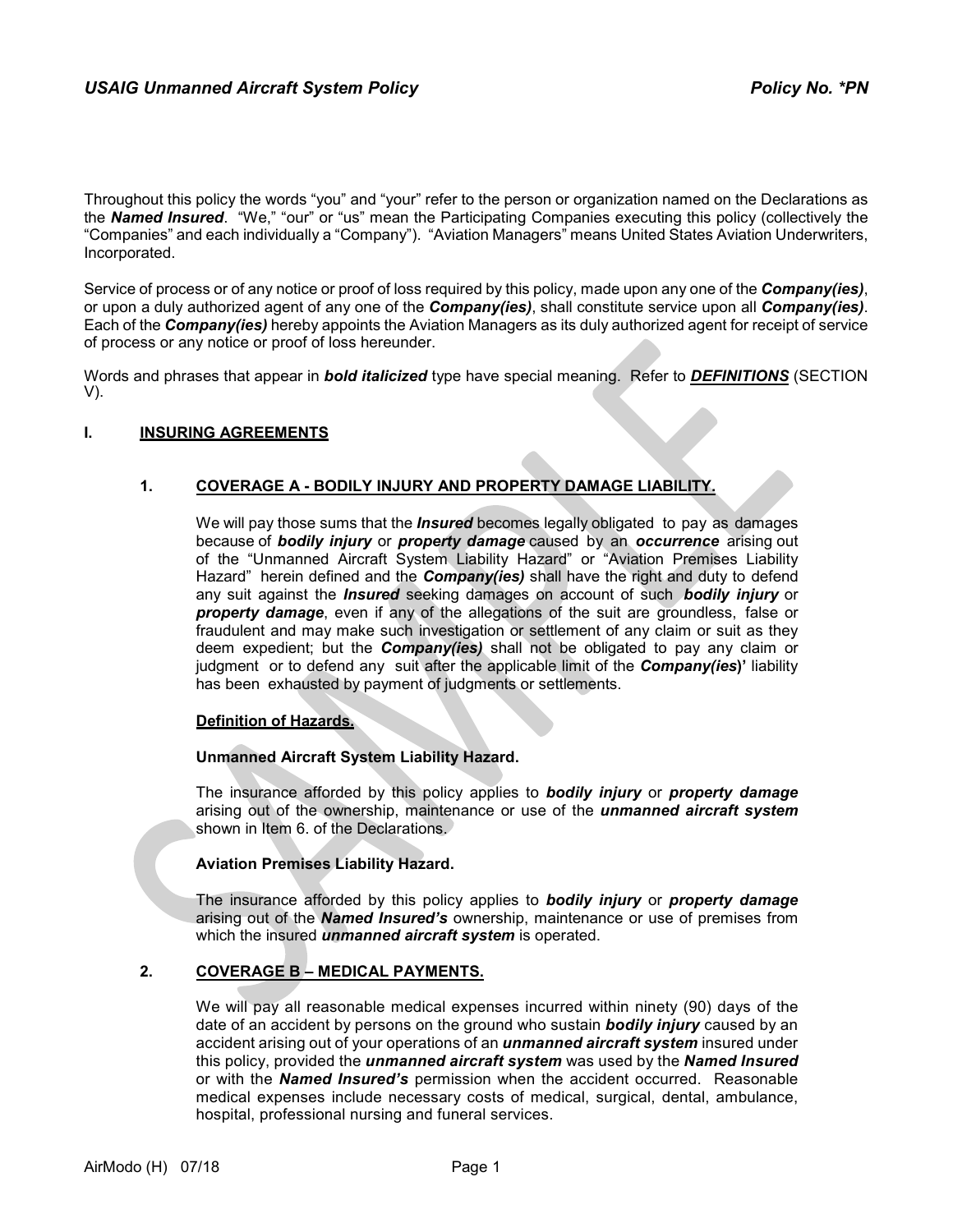#### **II. EXCLUSIONS**

#### **1. Exclusions applicable to all Coverages.**

This policy does not apply to:

- A. *bodily injury* or *property damage* for which the *Insured* is obligated to pay as damages by reason of the assumption of liability in a contract or agreement. This exclusion does not apply to liability for damages:
	- (1) that the *Insured* would have in the absence of the contract or agreement;
	- (2) assumed in a contract or agreement that is an *insured contract*, provided the *bodily injury* or *property damage* occurs subsequent to the execution of the contract or agreement; or
	- (3) assumed in an airport contract you sign with a governmental body so you may use an *airport*.
- B. any obligation for which the *Insured* or any carrier as his insurer may be held liable under any workers' compensation law, unemployment compensation or disability benefits law or under any similar law, or

#### *bodily injury* to:

- (1) an employee of the *Insured* arising out of and in the course of employment by the *Insured*; or
- (2) the spouse or registered domestic partner, child, parent, brother or sister of that employee as a consequence of subparagraph (1) above.

This exclusion does not apply with respect to liability of others assumed by the *Insured*.

- C. damage to any property that an *Insured* who is legally responsible for the use of the *unmanned aircraft system* owns, rents, controls or transports, including claims for loss of use and consequential damage.
- D. *bodily injury* or *property damage* arising out of Air Traffic Control Operations conducted by any *Insured*.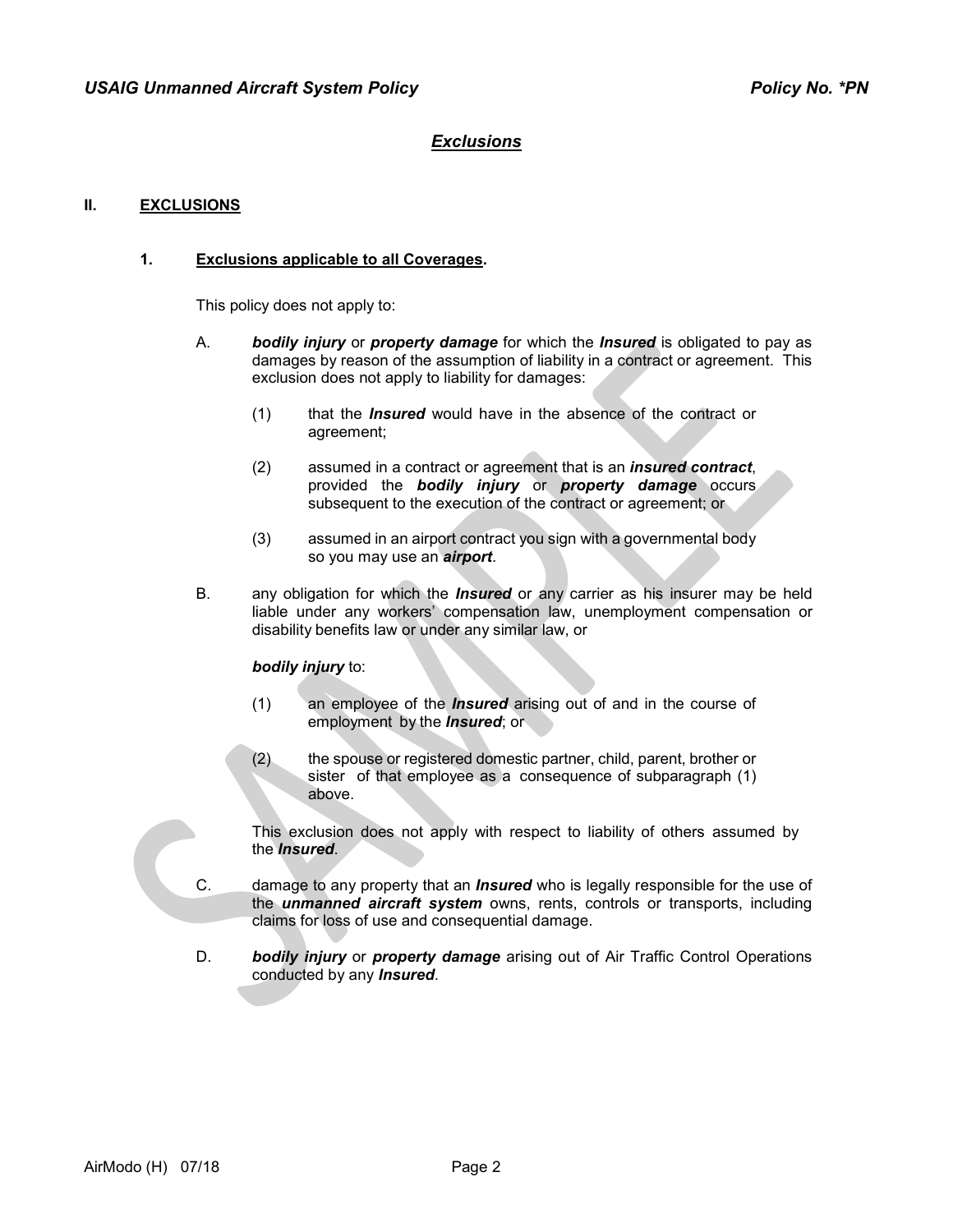- E. any employee, including any of your employees, who injures someone who works for the same employer while working within the scope of their duties, if the claim is made by or on behalf of the co-employee or otherwise arises from the coemployee's injury or death.
- F. liability you assume under any contract or agreement which is with or for the benefit of any manufacturer of your *unmanned aircraft system* or any of its parts.
- G. any *unmanned aircraft*, inclusive of any attached *payload* or *cargo*, that weighs fifty five (55) pounds or more.
- H. the conduct of any race, contest or exhibition permitted, sponsored or participated in, by the *Insured*.
- I. *bodily injury* or *property damage* arising out of indoor operations of an *unmanned aircraft system* covered under this policy.
- J. any claim, damage, injury, loss, cost, expense, or liability of any nature whatsoever arising from, occasioned by, or in consequence of:
	- (1) War, invasion, acts of foreign enemies, hostilities (whether war be declared or not), civil war, rebellion, revolution, insurrection, martial law, military or usurped power or attempts at usurpation of power.
	- (2) Any hostile detonation of any weapon of war employing atomic or nuclear fission and/or fusion or other like reaction or radioactive force or matter.
	- (3) Strikes, riots, civil commotions or labor disturbances.
	- (4) Any act of one or more persons, whether or not agents of a sovereign power, for political or terrorist purposes and whether the loss or damage resulting therefrom is accidental or intentional.
	- (5) Any malicious act or act of sabotage.
	- (6) Confiscation, nationalization, seizure, restraint, detention, appropriation, requisition for title or use by or under the order of any government (whether civil, military or de facto) or public or local authority.
	- (7) Hi-jacking or any unlawful seizure or wrongful exercise of control of an *unmanned aircraft system* or *pilot(s)* of the *unmanned aircraft system* (including any attempt at such seizure or control) made by any person or persons acting without the consent of the *Insured*.

Furthermore, your policy does not cover claims arising while the *unmanned aircraft system* is outside of your control by reason of any of the above perils. The *unmanned aircraft system* shall be deemed to have been restored to your control upon the safe return of the *unmanned aircraft* to you at a location not excluded by the geographical limits of your policy, (such safe return shall require that the *unmanned aircraft* be parked with engines shut down and under no duress).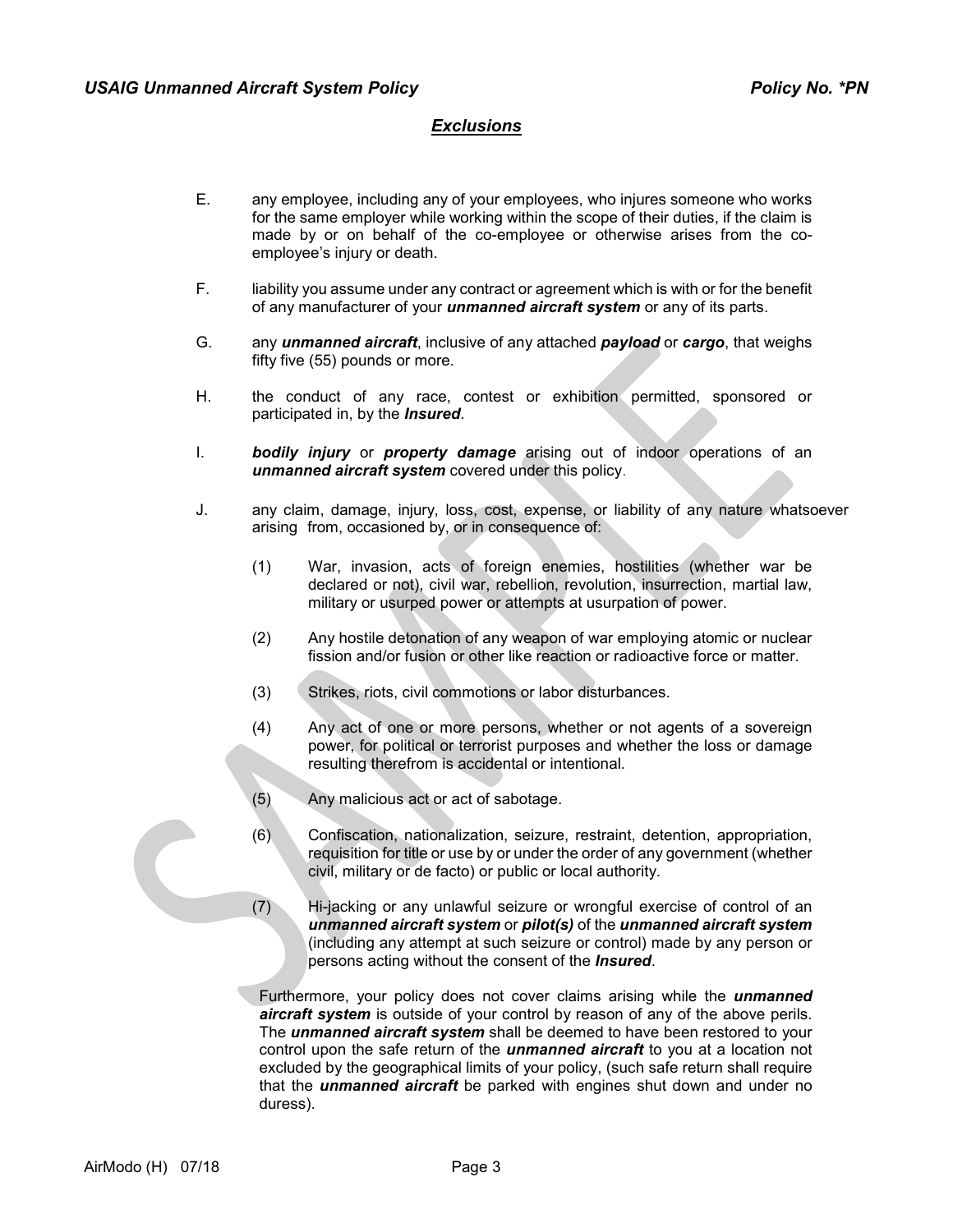#### **2. Exclusions applicable to COVERAGE A – BODILY INJURY AND PROPERTY DAMAGE LIABILITY- Unmanned Aircraft System Liability Hazard.**

This insurance does not apply to:

- A. injury to persons or property caused intentionally by or at the direction of the *Insured*, except an injury to persons resulting from an attempt to prevent a hijacking or other dangerous interference with the operation of the *unmanned aircraft system*.
- B. damage to any *unmanned aircraft system* insured under the policy.
- C. *property damage* to any property in the care, custody or control of the *Insured* including *cargo* and *dispensable loads*.
- D. *bodily injury* or *property damage* resulting from the release of a *dispensable load* from the *unmanned aircraft*. Provided no part of the *dispensable load*  consists of munitions, this exclusion shall not apply to any claim or suit caused by or resulting in an *unmanned aircraft* crash, fire, explosions, or collision or a recorded *in flight* emergency causing abnormal *unmanned aircraft* operation.
- E. chemical injury to or destruction of any property (including loss of use thereof) dusted, sprayed, fertilized or seeded.
- F. *bodily injury* arising out of or as a consequence of applying for, termination of, or employment by any person or organization described in the definition of "*Insured*" or to *bodily injury* arising from coercion, demotion, evaluation, reassignment, discipline, defamation, harassment, discrimination or other employment related practices, policies, acts or omissions.

AirModo (H) 07/18 Page 4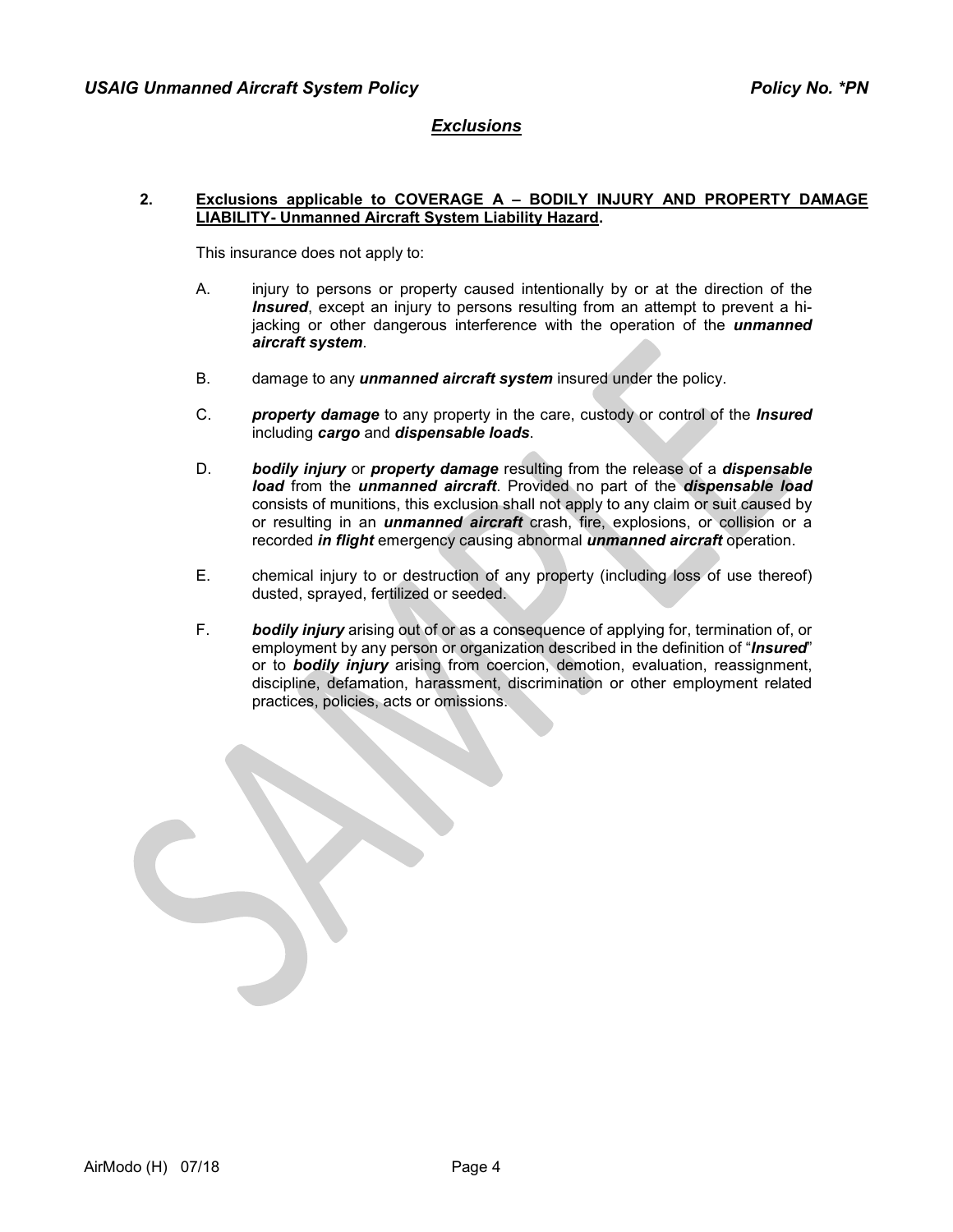#### **3. Exclusions applicable to COVERAGE A – BODILY INJURY AND PROPERTY DAMAGE LIABILITY - Aviation Premises Liability Hazard.**

This insurance does not apply to:

- A. that portion of any loss arising out of the ownership, maintenance, operation, use, loading or unloading of *automobiles*, *mobile equipment* or watercraft.
- B. *bodily injury* or *property damage* arising out of and in the course of the transportation of *mobile equipment* by an *automobile* owned or operated by or rented or loaned to the *Named Insured*.

# **4. Exclusions applicable to COVERAGE B – MEDICAL PAYMENTS.**

This Coverage does not apply to:

- A. medical services to anyone or their employees until any medical benefits covered under workers' compensation have been deducted.
- B. any suit or other legal action to recover payment under this policy unless you have complied with all its terms and at least thirty (30) days have elapsed since the required proof of claim has been given to the Aviation Managers.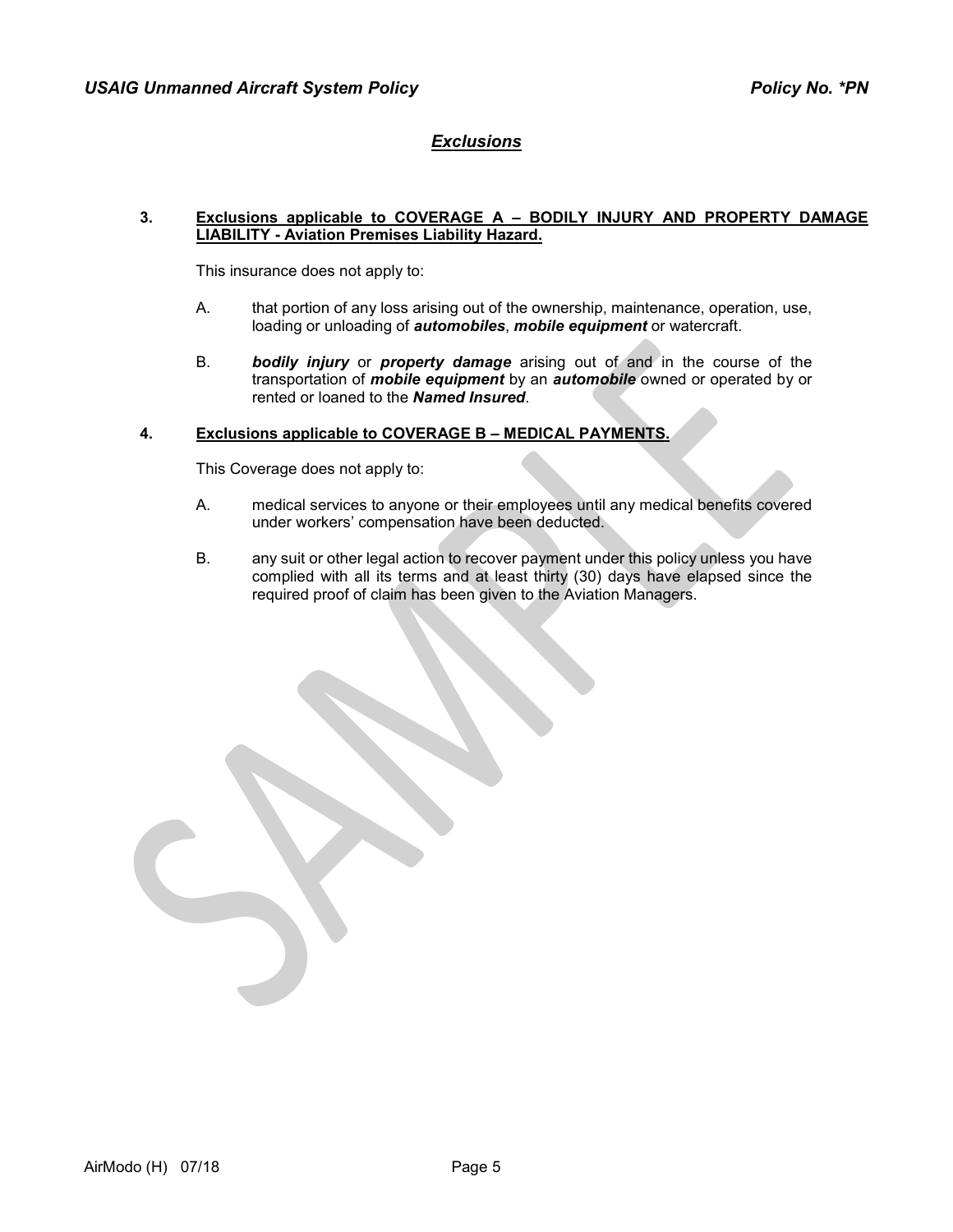# *Limits of Liability*

## **III. LIMITS OF LIABILITY**

Regardless of the number of (1) *Insureds* under this policy, (2) persons or organizations who sustain *bodily injury* or *property damage*, or (3) claims made or suits brought on account of *bodily injury* or *property damage,* the *Company(ies)'* liability is limited as follows:

#### **1. COVERAGE A – BODILY INJURY AND PROPERTY DAMAGE LIABILITY.**

- A. As respects the Unmanned Aircraft System Liability Hazard under Coverage A, the total limits of the *Company(ies)*' liability for all damages sustained by one or more persons or organizations as the result of any one *occurrence* shall not exceed the Limit of Liability shown in Item 7. of the Declarations.
- B. As respects the Aviation Premises Liability Hazard under Coverage A, the total limit of the *Company(ies)*' liability for all damages sustained by one or more persons or organizations as the result of any one *occurrence* shall not exceed the Limit of Liability shown in Item 7. of the Declarations.

## **2. COVERAGE B – MEDICAL PAYMENTS.**

The amount shown in Item 7. of the Declarations for "each person" is the most we will pay for all medical expenses for one person in any one accident. We will not, however, provide medical services to anyone or their employees until any medical benefits covered under workers' compensation have been deducted.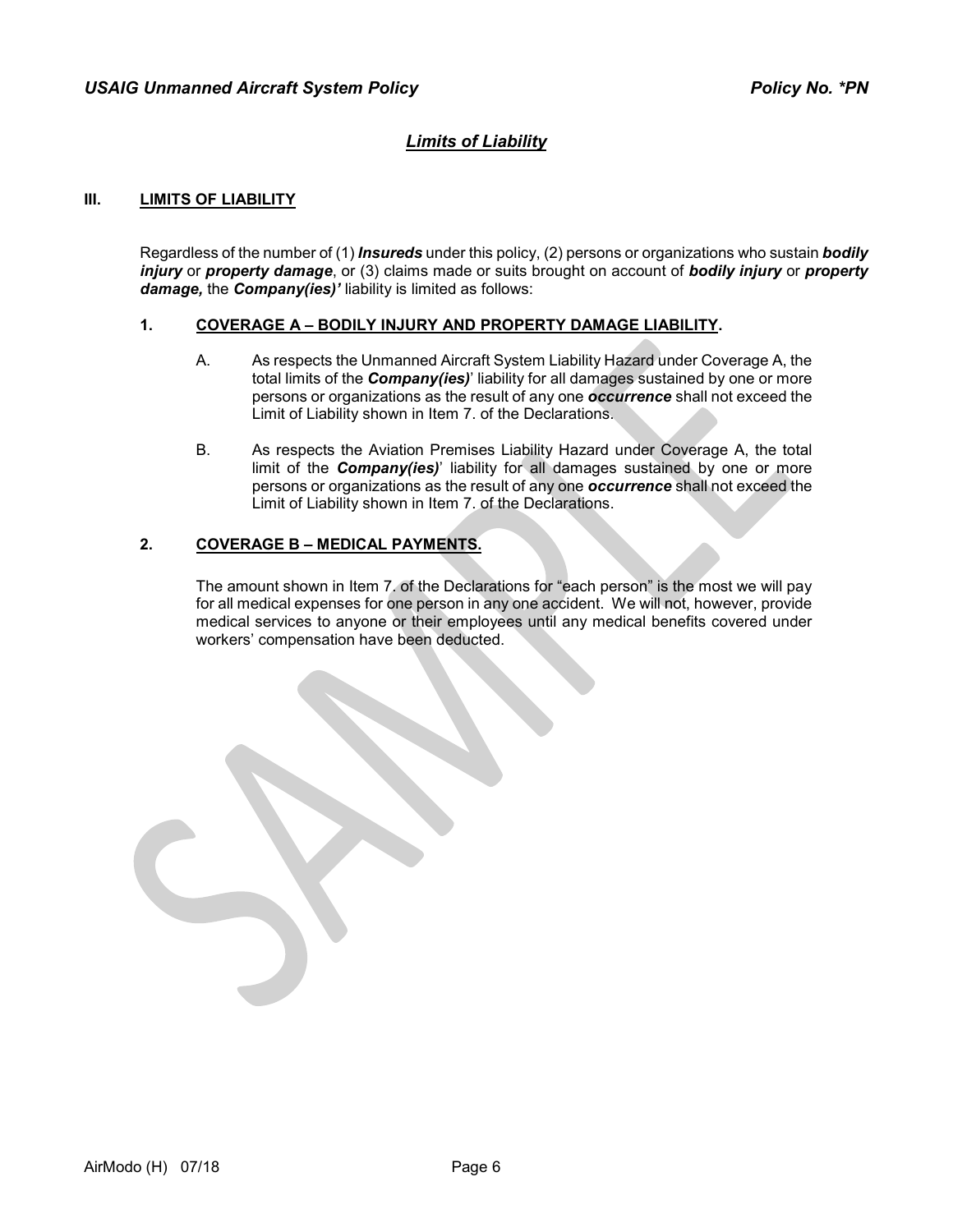# *Supplementary Payments*

## **IV. SUPPLEMENTARY PAYMENTS.**

The *Company(ies)* will pay in addition to the applicable limit of liability:

- A. all expenses incurred by the *Company(ies)*, all costs taxed against the *Insured* in any suit defended by the *Company(ies)* and all interest on any part of a judgment we are paying which accrues after entry of the judgment and before the *Company(ies)* have paid or tendered or deposited in court that part of the judgment which does not exceed the limit of the *Company(ies)*' liability thereon.
- B. all premiums on bonds to release attachment for an amount not in excess of the applicable limit of liability of this policy, all premiums on appeal bonds required in any such defended suit and, as respects the Unmanned Aircraft System Liability Hazard, up to \$5,000 each *occurrence* for the cost of all bail bonds required of the *Insured* in the event of an *occurrence* or violation of a law or regulation for civil aviation during the policy period but without any obligation to apply for or furnish any such bonds.
- C. expenses incurred by the *Insured* for first aid to others at the time of an accident, for *bodily injury* to which this policy applies.
- D. reasonable expenses incurred by the *Insured* at the *Company(ies)*' request, including actual loss of wages or salary (but not loss of other income) up to \$500 per day, per employee, because of their attendance at hearings or trials at such request; but excluding expenses incurred for the correction or elimination of the cause of a loss of use.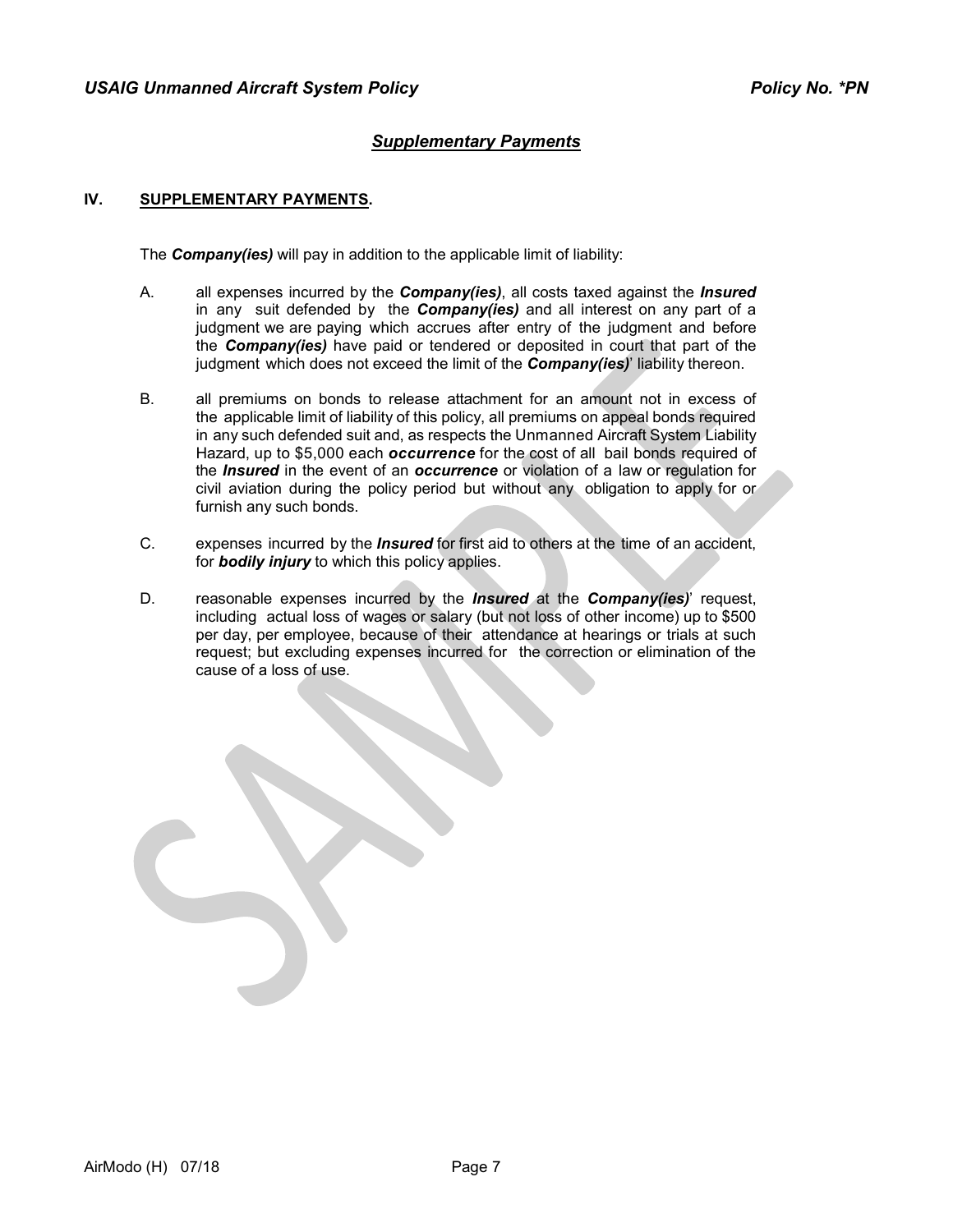#### **V. DEFINITIONS**

#### **AIRCRAFT.**

*Aircraft* means a device that is used or intended to be used for flight in the air, but does not include *unmanned aircraft* as further defined hereunder.

#### **AIRPORT.**

*Airport* means the *airport(s)* or heliport(s) used or occupied by the *Named Insured* in the conduct of its business and includes the ways immediately adjoining and contiguous to such *airport* premises.

#### **AUTOMOBILE.**

*Automobile* means a land motor vehicle or trailer, subject to motor vehicle registration, designed for travel on public roads. An *automobile* does not include *mobile equipment.*

#### **BODILY INJURY.**

*Bodily injury* means physical injury sustained by a person, arising out of an *occurrence* during the policy period, including *mental anguish*, sickness, disease or death resulting from any of these at any time.

#### **BUSINESS USE.**

*Business use* means the use of the *unmanned aircraft system* for business or professional purposes of the *Named Insured* including research, test, and demonstration flights, excluding any flights for hire or reward. This definition applies to your policy if *Business use* or *Commercial use* is shown in Item 4. of the Declarations.

#### **CARGO.**

A. *Cargo* means property of others while being loaded, unloaded, or carried on board the *unmanned aircraft*.

- B. *Cargo* does not include:
	- (1) Property installed on the *unmanned aircraft;*
	- (2) Property of any *Insured;*
	- (3) *Payload*;
	- (4) Live animals, birds, reptiles, fish, or plants;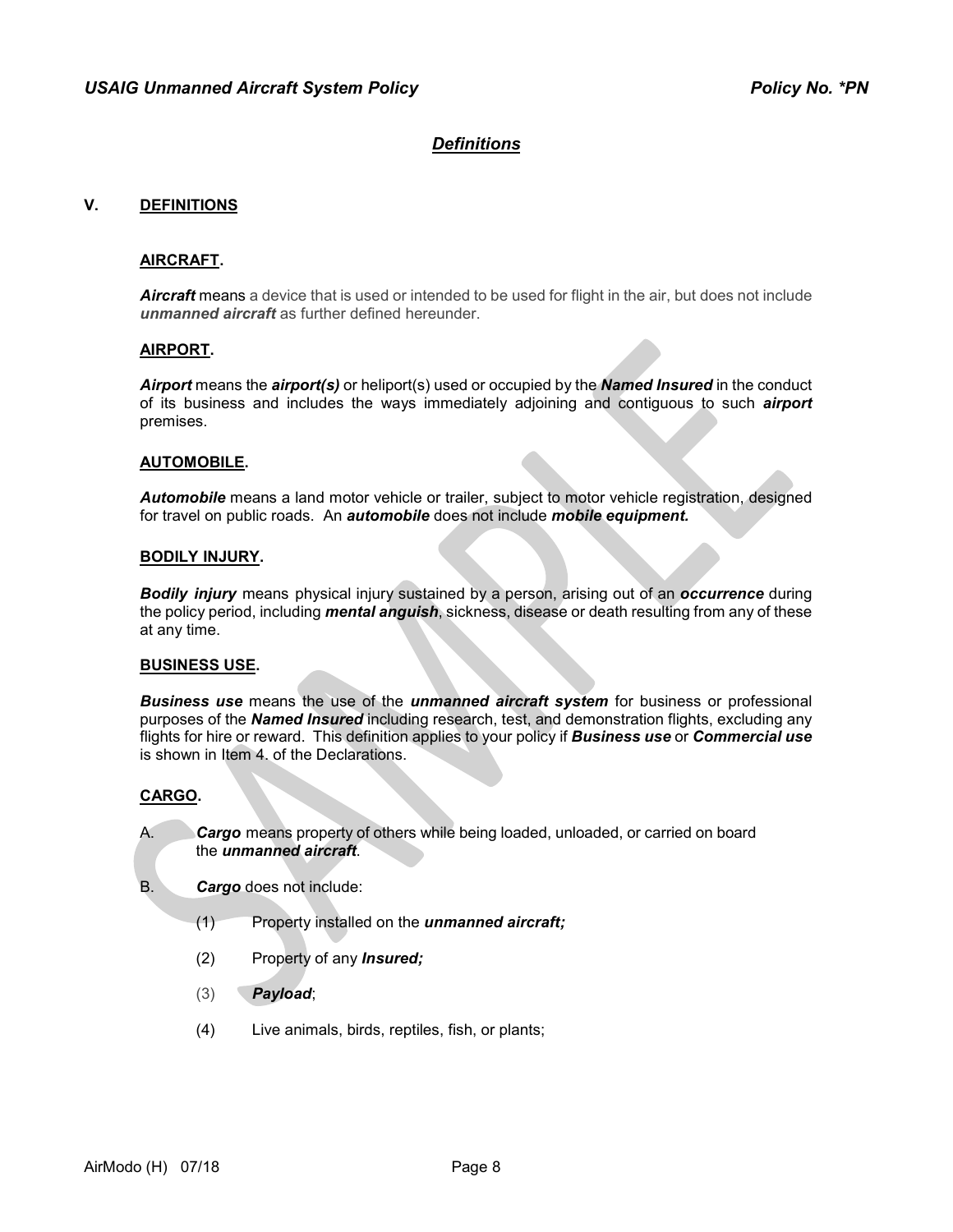(5) Accounts, deeds, evidences of debt, mail, money, notes, securities, bullion, credit cards, furs, fur garments, jewelry, precious stones, valuable papers and records, paintings, statuary or other works of art, or other articles of extraordinary value.

#### **COMMERCIAL USE.**

*Commercial use* means in addition to *Business use,* the *unmanned aircraft system* may be used principally in the business of the *Named Insured* for hire or reward, excluding rental to others. This definition applies to your policy if *Commercial use* is shown in Item 4. of the Declarations.

#### **COMPANY(IES).**

*Company(ies)* means the company or companies stated in the Participating Company Schedule attached to this policy.

#### **DISPENSABLE LOAD.**

*Dispensable load* means *cargo* configured to be dispensed from an *unmanned aircraft in flight*.

#### **FIRST NAMED INSURED.**

*First Named Insured* means the first person or organization named in Item 1. of the Declarations.

#### **IN FLIGHT.**

*In flight* means:

- A. As respects any *unmanned aircraft* other than a glider without self-launch capability or lighter-than-air aircraft, the time commencing with the application of power for takeoff and continuing until (1) the completion of the decelerating run after touching down or (2) touching down in the case of a vertically landed aircraft;
- B. As respects any *unmanned aircraft* glider without self-launch capability, the time commencing with the application of power for takeoff to the tow *aircraft* and continuing until the *unmanned aircraft* glider comes to rest after landing.

#### **INSURED.**

The unqualified word *"Insured"* includes the *Named Insured* and:

- A. the spouse of the *Named Insured*;
- B. any partner, executive officer, employee, director or stockholder of the *Named Insured* while acting within the scope of their duties as such;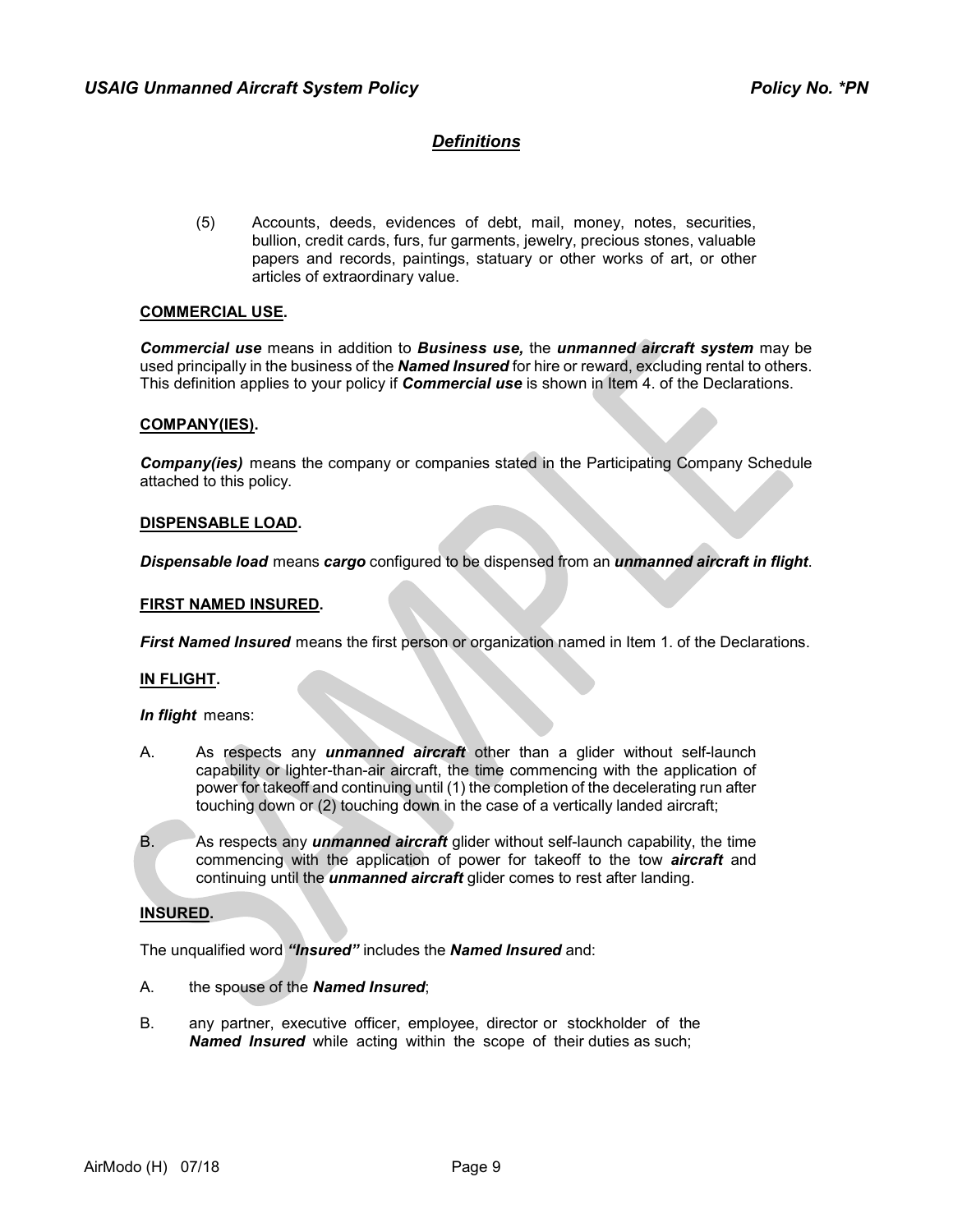- C. if the *Named Insured* is shown in the Declarations as a "Limited Liability Company" (LLC):
	- 1) members of the LLC, but only with respect to the conduct of your business, and
	- 2) managers of the LLC, but only with respect to their duties as managers.

The *first Named Insured* shall be liable to the *Company(ies)* for the payment of the policy premium. Every notice required or permitted by this policy to be given to or by the *Named Insured* shall be sufficient if given to or by such *first Named Insured*.

#### **INSURED CONTRACT.**

*Insured contract* means a contract for a lease of premises. However, that portion of the contract for a lease of premises that indemnifies any person or organization for damage by fire to premises while rented to you or temporarily occupied by you with permission of the owner is not an *insured contract.*

#### **MENTAL ANGUISH.**

*Mental anguish* means the mental sensation of pain, distress, fright or anxiety, arising out of *bodily injury*.

#### **MOBILE EQUIPMENT.**

*Mobile equipment* means a land vehicle (including any machinery or apparatus attached thereto), whether or not self-propelled, (a) not subject to motor vehicle registration, or (b) maintained for use exclusively on premises owned by or rented to the *Named Insured*, including the ways immediately adjoining, or (c) designed for use principally off public roads, or (d) designed or maintained for the sole purpose of affording mobility to equipment of the following types forming an integral part of or permanently attached to such vehicle; power cranes, shovels, loaders, diggers and drills; concrete mixers (other than the mix-in-transit type); graders, scrapers, rollers and other road construction or repair equipment; air compressors, pumps and generators, including spraying, welding and building cleaning equipment; and geophysical exploration and well servicing equipment. *Mobile equipment* does not include an *automobile*.

#### **NAMED INSURED.**

*Named Insured* means the person(s) or organization(s) named in Item 1. of the Declarations.

#### **OCCURRENCE(S).**

**Occurrence(s)** means an accident, including continuous or repeated exposure to substantially the same general harmful conditions, that results in *bodily injury* or *property damage*, neither expected nor intended from the standpoint of the *Insured*, during the policy period.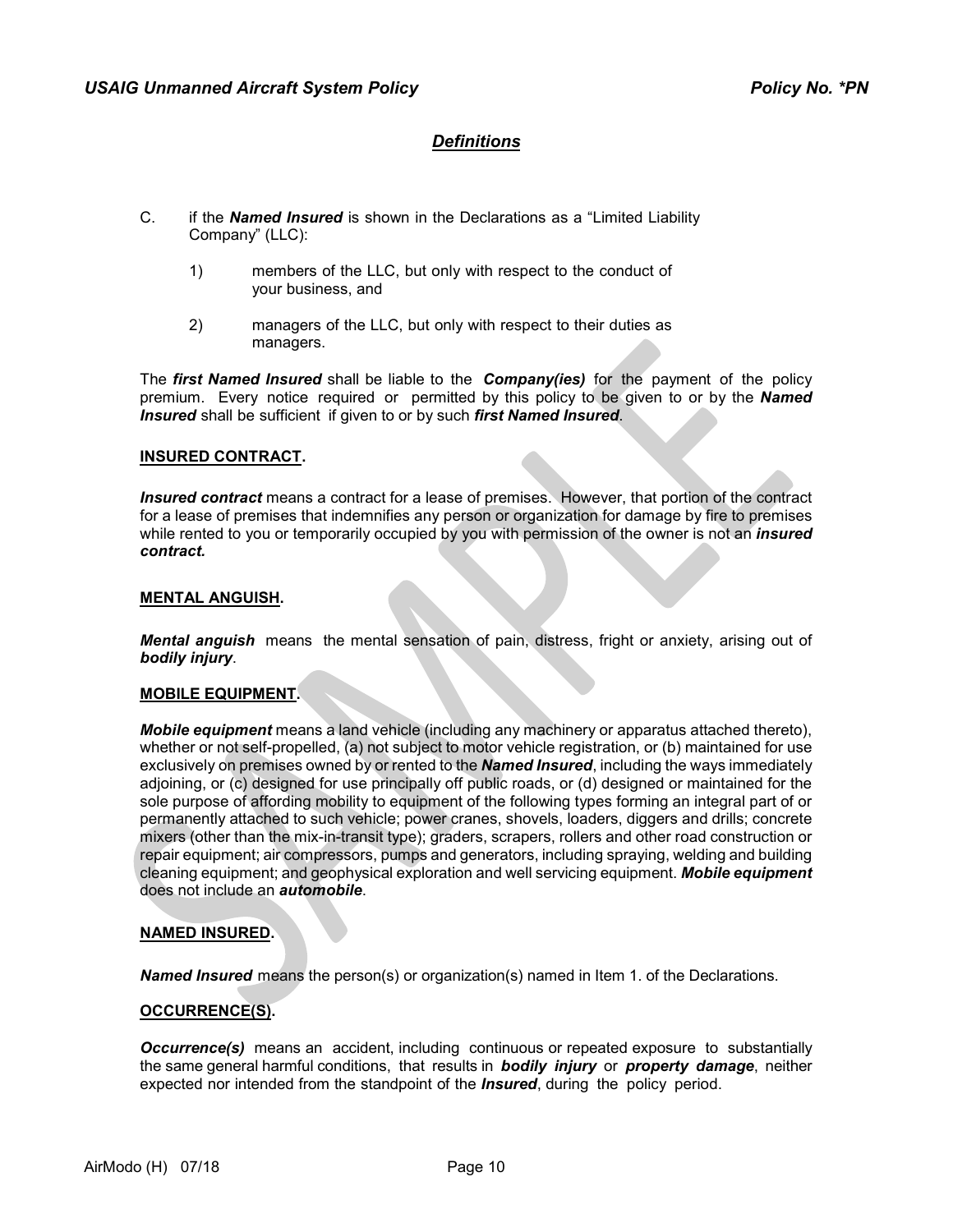#### **PASSENGER.**

*Passenger* means any person in or entering an *aircraft* for the purpose of riding therein or alighting therefrom following a flight or attempted flight therein.

#### **PAYLOAD.**

*Payload* means cameras, or other equipment that is capable of enhancing the utility of the *unmanned aircraft*, which may or may not be attached to and is not required for the safe flight of the *unmanned aircraft*. However, *payload* does not include *cargo*.

#### **PILOT.**

*Pilot* means the person(s) actively engaged in maneuvering the *unmanned aircraft* and responsible for the safety of its flight.

#### **PROPERTY DAMAGE.**

*Property damage* means, (a) Physical injury to or destruction of the tangible property of others, caused by an *occurrence* during the policy period including all resulting loss of use of that property. All such loss of use shall be deemed to occur at the time of the physical injury that caused it; or (b) Loss of use of the tangible property of others that is not physically injured or destroyed provided the loss of use arises out of an *occurrence* during the policy period.

#### **RECREATIONAL USE.**

*Recreational use* means the use of the *unmanned aircraft system* for personal hobby use and where a charge is not made. *Recreational use* does not include *Business use* or *Commercial use.*

#### **UNMANNED AIRCRAFT.**

*Unmanned aircraft* means an *aircraft* that is remotely operated and has no *passengers*. *Unmanned aircraft* does not include *payload*.

#### **UNMANNED AIRCRAFT SYSTEM.**

*Unmanned aircraft system* means an *unmanned aircraft* and associated elements (including communication links and the components that control the *unmanned aircraft*) that are required for the *pilot* to operate the system. *Unmanned aircraft system* does not include *payload*.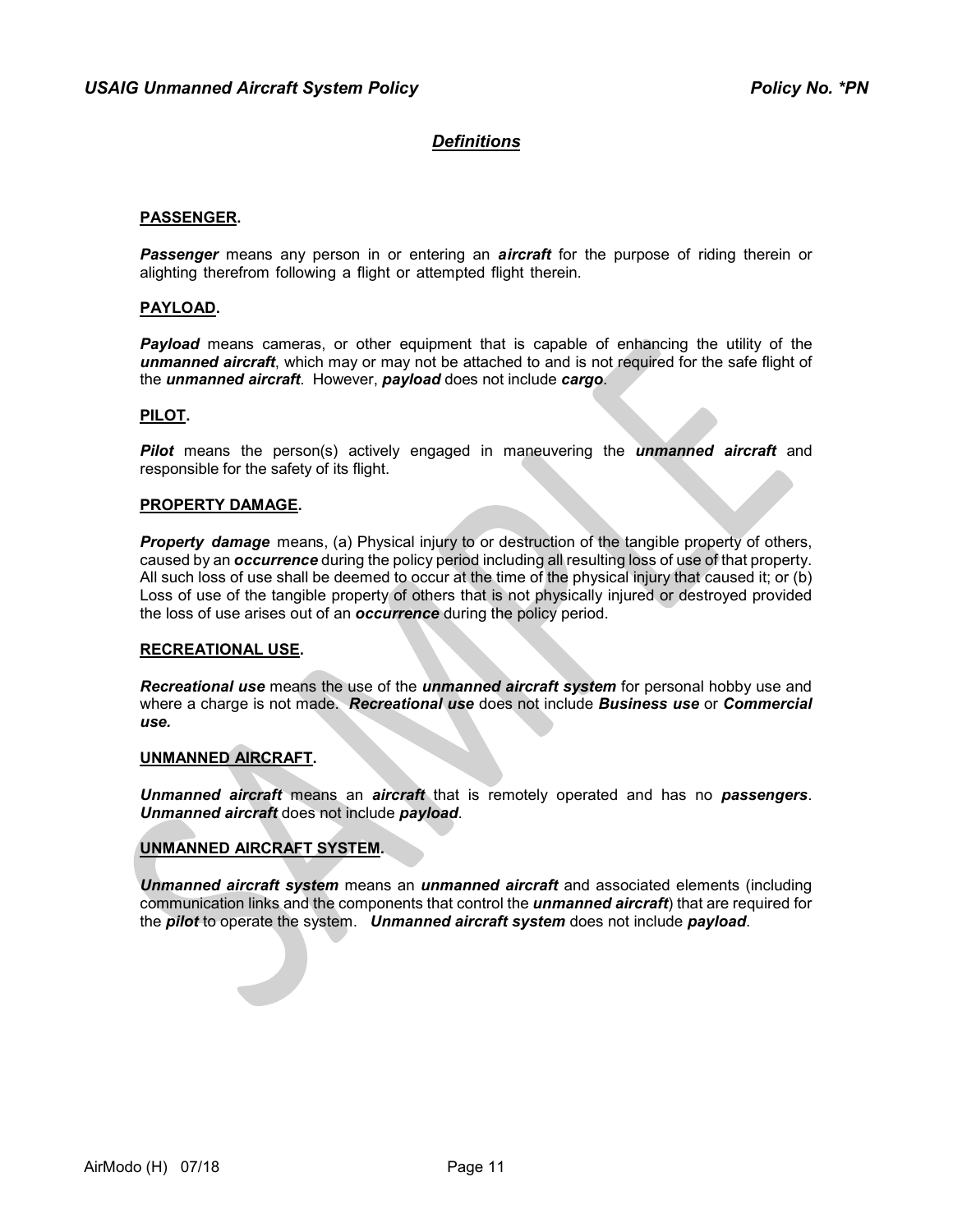# *Conditions*

#### **VI. CONDITIONS**

#### **1. POLICY PERIOD.**

This policy applies only with respect to *occurrences* or losses that take place during the policy period.

#### **2. POLICY TERRITORY.**

This policy applies to *occurrences* or losses that take place within the policy territory shown in Item 3. of the Declarations during the policy period, but if claim is made or suit is brought elsewhere than within the United States of America, its territories or possessions, or Canada, the *Company(ies)* shall have the right but not the duty to investigate and settle such claims and to defend such suits. In any such case in which the *Company(ies)* elect not to investigate, settle or defend, the *Insured*, under the supervision of the *Company(ies)*, will make or cause to be made such investigation and defense as are reasonably necessary, and subject to prior authorization by the *Company(ies)*, will effect to the extent possible such settlements as the *Company(ies)* deem prudent. The *Company(ies)* shall reimburse the *Insured* for the reasonable costs of such investigation and defense and, within the applicable limits of liability of the policy, for the amounts of such authorized settlements.

#### **3. LIMITATIONS ON USE.**

To be covered under this policy the *unmanned aircraft system* must be owned, maintained or used only for the use described in the Declarations and flown only by a *pilot* or *pilots* described there.

#### **4. NOTICE OF OCCURRENCE.**

When an *occurrence* takes place, written notice shall be given by or on behalf of the *Insured* to the Aviation Managers as soon as practicable after knowledge of such *occurrence* becomes known to the *Named Insured*. Such notice shall contain particulars sufficient to identify the *Insured* and all reasonably obtainable information respecting the time, date, place and circumstances of the *occurrence* and the names and addresses of the dead and injured and of available witnesses.

#### **5. NOTICE OF CLAIM OR SUIT.**

If claim is made or suit is brought against the *Insured*, the *Named Insured*, shall as soon as practicable forward to the Aviation Managers every demand, notice, summons or other process received by the *Insured* or the *Insured's* representative.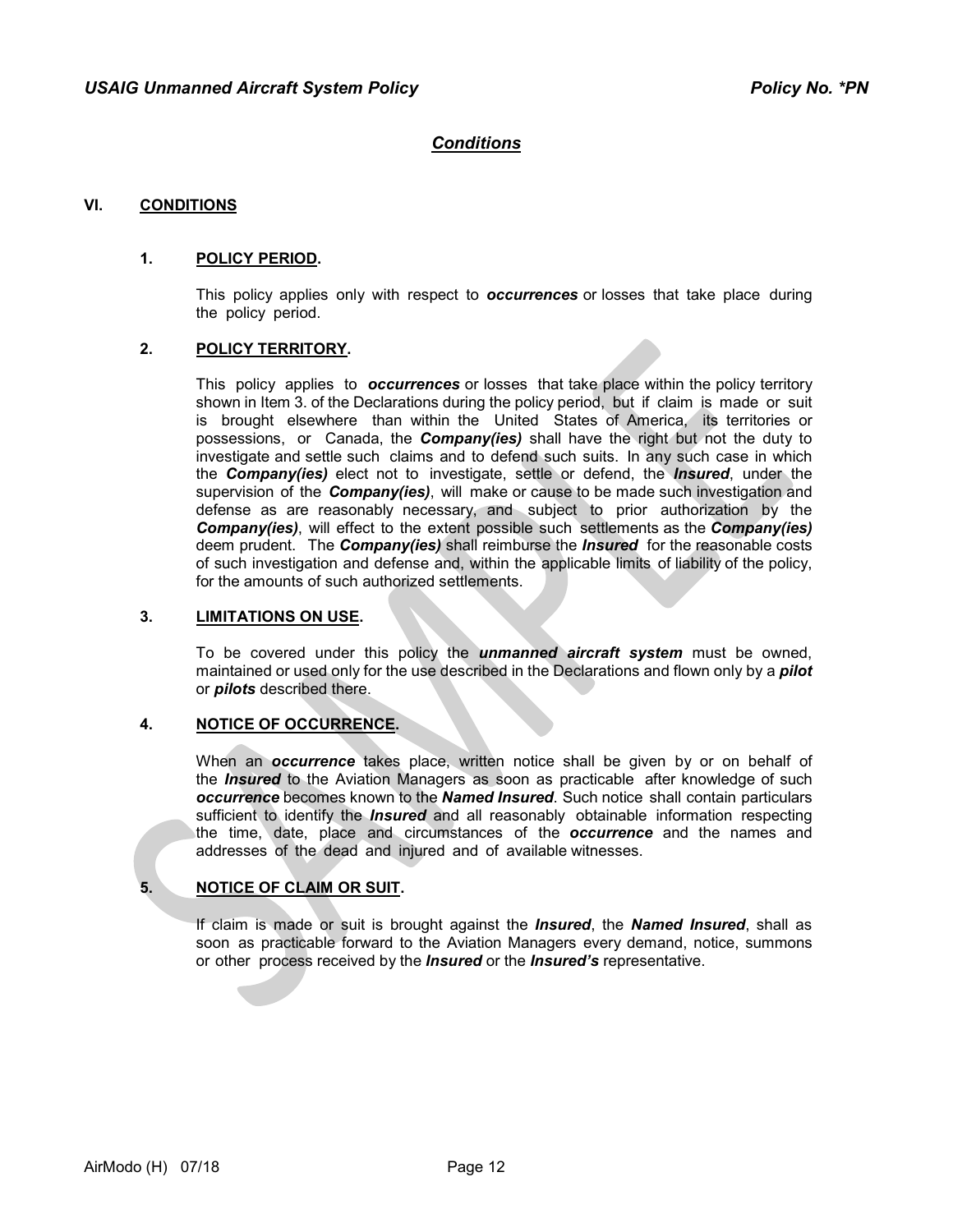# **6. ASSISTANCE AND COOPERATION OF THE INSURED.**

The *Insured* shall cooperate with the *Company(ies)* and the Aviation Managers and upon our request, shall attend hearings and trials and shall assist, in effecting settlements, securing and giving evidence, obtaining the attendance of witnesses and in the conduct of suits. The *Insured* shall not, except at their own cost, voluntarily make any payment, assume any obligation or incur any expense.

## **7. PROOF OF CLAIM.**

As respects COVERAGE B – MEDICAL PAYMENTS, an injured person or someone representing him or her must give the Aviation Managers written proof of a claim as soon as reasonably possible after the accident. An injured person must also submit to physical examination by any doctor we select, whenever we reasonably ask. The *Insured* will also help us obtain medical reports and copies of records.

The *Company(ies)* shall not be held to have waived any provision or condition of this policy, or any forfeiture thereof, by any requirement, act or proceeding on their part relating to appraisal or to any inspection, investigation or examination under oath herein provided for.

## **8. ACTION AGAINST THE COMPANY(IES).**

No action shall lie against the *Company(ies)* unless as a condition precedent thereto, the *Insured* shall have fully complied with all the terms of this policy, nor until the amount of the *Insured's* obligation to pay shall have been finally determined either by judgment against the *Insured* after actual trial or by written agreement of the *Insured*, the claimant and the *Company(ies)*.

Any person or organization or the legal representative thereof who has secured such judgment or written agreement shall thereafter be entitled to recover under this policy to the extent of the insurance afforded by this policy. Nothing contained in this policy shall give any person or organization any right to join the *Company(ies)* as a codefendant in any action against the *Insured* to determine the *Insured's* liability.

Bankruptcy or insolvency of the *Insured* shall not relieve the *Company(ies)* of any of their obligations under this policy.

# **9. INSPECTION AND AUDIT.**

The *Company(ies)* or their representatives shall be permitted to inspect the *Insured's* premises and operations and to examine and audit the *Insured's* books and records at any time during the policy period and any extension thereof, and within three years after final termination of this policy, as far as they relate to the premium basis or the subject matter of this insurance.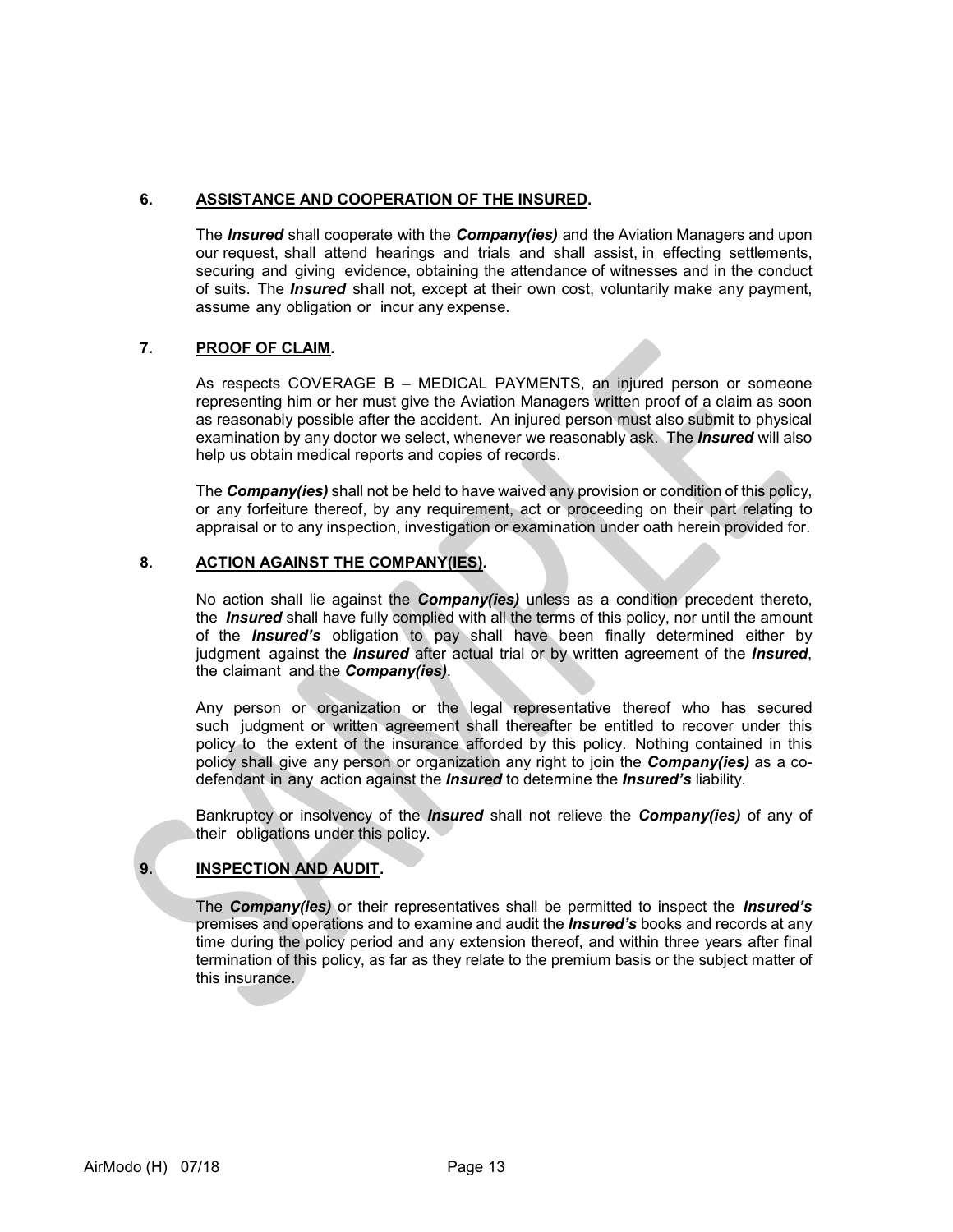# *Conditions*

#### **10. ACTION BY THE COMPANY(IES).**

Any one of the *Company(ies)* or the Aviation Managers shall have the power to institute and maintain suits in its own name:

- A. against the *first Named Insured* for non-payment of premiums; or
- B. against the *Insured* for a determination of coverage, or the absence of coverage under this policy, or for breach of any other obligation arising from or by reason of this insurance;

and any judgment so obtained or release or receipt by any one of the *Company(ies)* or the Aviation Managers shall be binding on the *Company(ies)* and the Aviation Managers.

## **11. OTHER INSURANCE.**

If there is any other insurance against a loss covered by this policy, the insurance under this policy shall be excess insurance over any other valid and collectible insurance available to the *Insured* provided, however, that as to any insurance specifically arranged to provide excess insurance over the insurance afforded under this policy, this insurance shall be primary insurance.

Excess insurance is insurance which becomes effective only when all other valid and collectible insurance covering the loss has been exhausted. Other insurance includes any retained limit under any self insurance or deductible program you have established. If any other insurance covering the loss is written through the Aviation Managers, the Limit of Liability that applies under this policy will be reduced by the limit of liability under the other insurance.

## **12. SUBROGATION.**

In the event of any payment under this policy, the *Company(ies)* shall be subrogated to all the *Insured's* rights of recovery therefor against any person or organization and the *Insured* shall execute and deliver all instruments and papers and do whatever else is necessary to secure such rights. The *Insured* shall do nothing after loss to prejudice such rights.

## **13. CHANGES.**

This policy contains all the agreements between you and us concerning the insurance afforded. The *first Named Insured* shown in the Declarations is authorized to make changes in the terms of this policy with our consent. Notice to any agent or knowledge possessed by any agent or by any other person shall not effect a waiver or a change in any part of this policy or estop the *Company(ies)* from asserting any right under the terms of this policy, nor shall the terms of this policy be waived or changed, except by endorsement issued to form a part of this policy.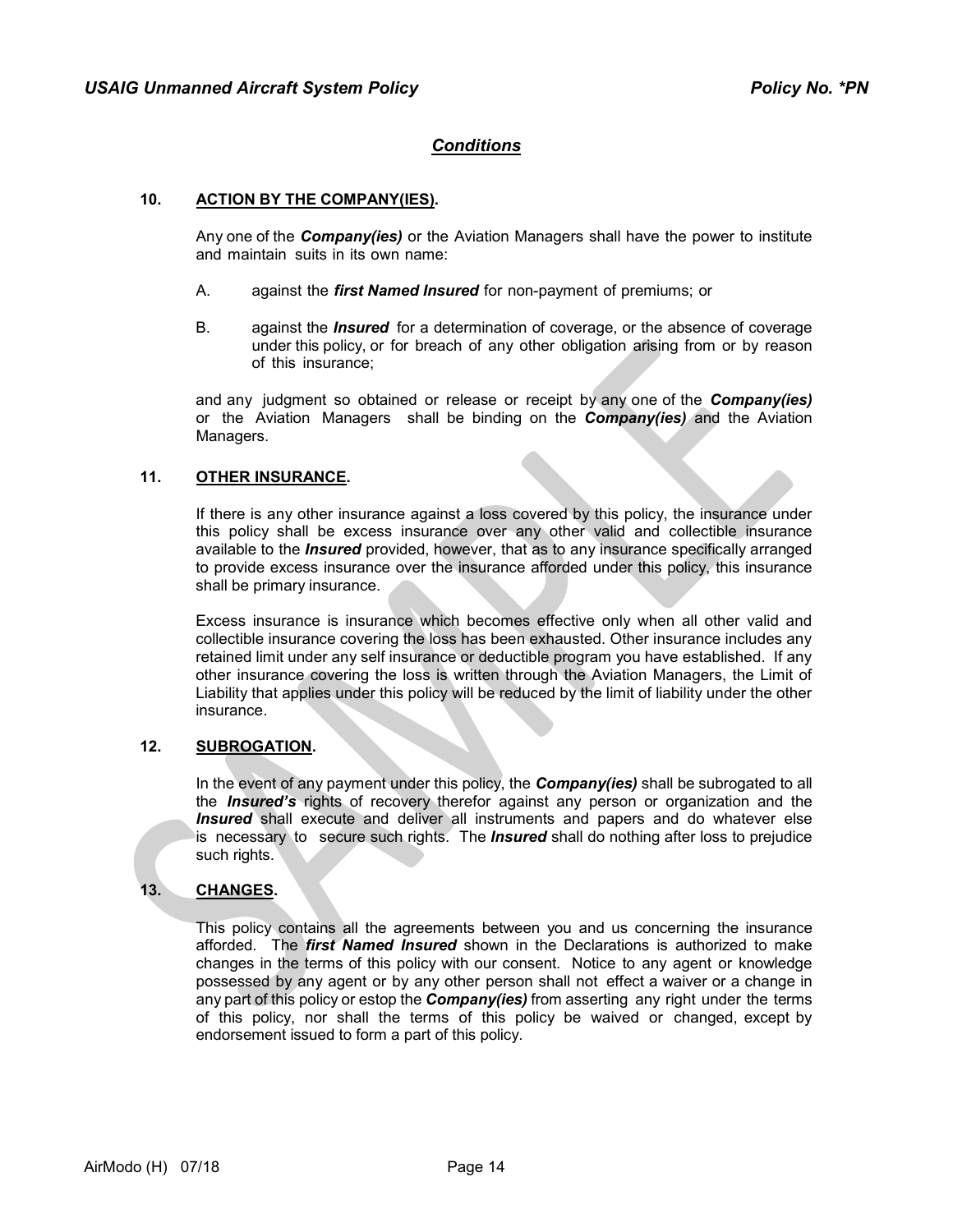# *Conditions*

#### **14. ASSIGNMENT.**

No assignment of interest under this policy shall bind the *Company(ies)* until its consent is endorsed hereon.

## **15. CONFLICTING STATUTES.**

The terms of this policy which are in conflict with the statutes of the State set forth in Item 3., **Policy Territory**, of the Declarations are hereby amended to conform to such statutes.

#### **16. INADVERTENT ERRORS OR OMISSIONS.**

Inadvertent errors, omissions or failure to give notice to the *Company(ies)* as herein required shall not relieve the *Company(ies)* of liability under this policy, provided that any such error or omission shall be corrected as soon as discovered by the *Named Insured*.

However, this does not apply to your obligation to promptly notify and report to the Aviation Managers any *occurrence*, loss, claim, suit filed or any other legal action as required by your policy.

#### **17. SEVERABILITY OF INTEREST.**

This insurance afforded under the Liability Coverages applies separately to each *Insured* against whom claim is made or suit is brought, but the inclusion herein of more than one *Insured* shall not operate to increase the applicable limits of the *Company(ies)*' liability.

#### **18. FINANCIAL RESPONSIBILITY LAWS.**

Such insurance as is afforded by this policy shall comply with the provisions of any financial responsibility law of any state or province which shall be applicable to *unmanned aircraft* with respect to any such liability arising out of the ownership, maintenance or use of the *unmanned aircraft* during the policy period, to the extent of the coverage and limits of liability required by such law, but in no event in excess of the Limit of Liability provided in the policy. However, for the purpose of complying with the provisions of *unmanned aircraft* financial responsibility laws of any of the several states or provinces, there shall be available and specifically reserved from the limit stated in Item 7. of the Declarations, not less than the minimum limits for *bodily injury* liability and *property damage* liability required by any such state or province to evidence compliance with such law; provided that the total limit of the *Company(ies)*' liability shall in no event exceed the limit stated in Item 7. of the Declarations.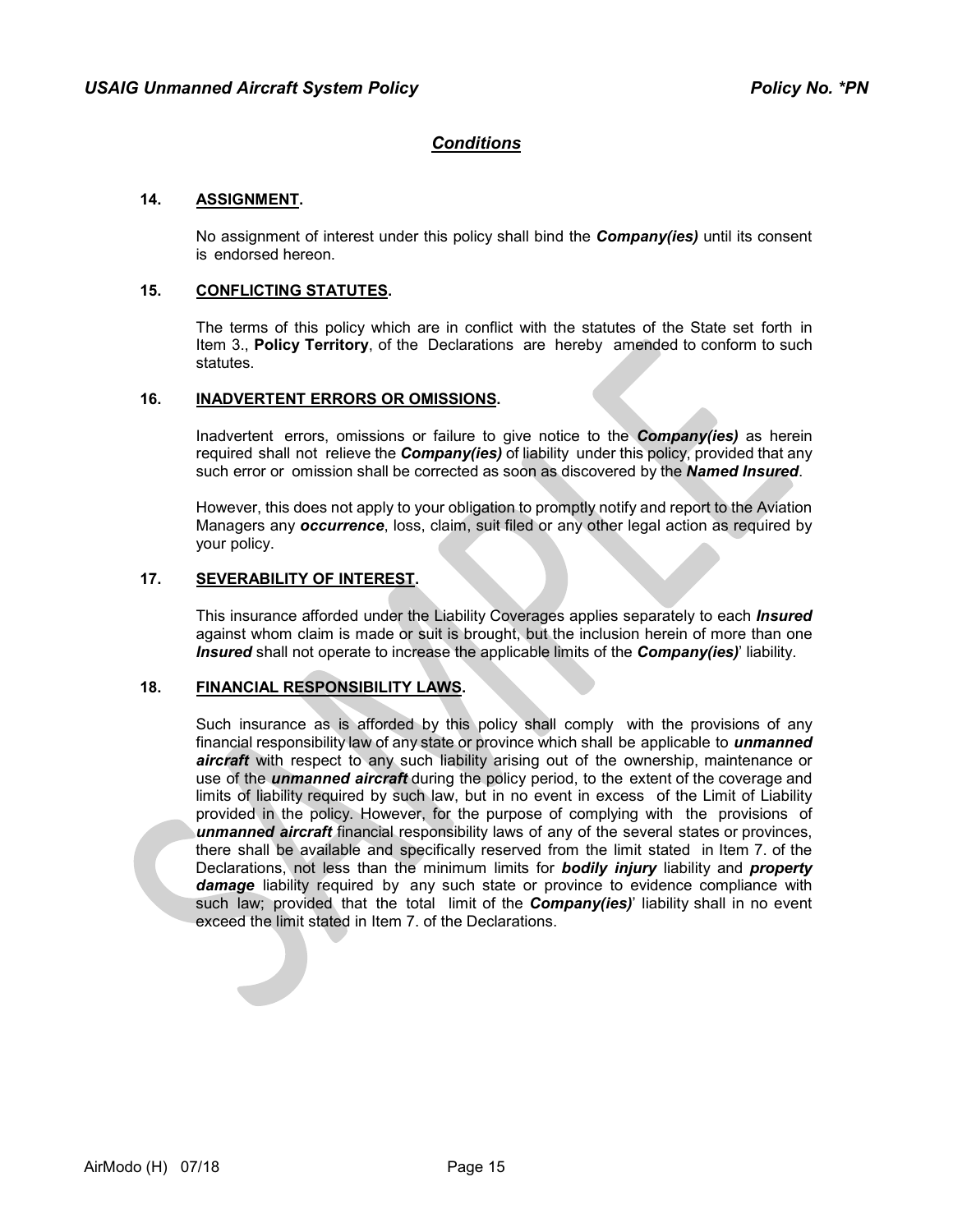## **19. REPRESENTATIONS.**

This policy contains all the agreements between you and us concerning the insurance provided by this policy.

By accepting this policy, you agree:

- A. The statements in the Declarations are accurate and complete;
- B. Those statements are based upon representations you made to us; and
- C. We have issued this policy in reliance upon your representations.

#### **20. MISREPRESENTATION AND FRAUD.**

This entire policy shall be void if the *Insured* has concealed or misrepresented any material fact or circumstance, whether under the Declarations or otherwise, concerning this insurance or the subject thereof, or in case of any fraud, attempted fraud or false swearing by the *Insured* touching any matter relating to this insurance or the subject thereof, whether before or after the loss.

#### **21. SANCTIONS AND EMBARGO CLAUSE.**

Notwithstanding anything to the contrary in this policy, the following shall apply:

- A. If, by virtue of any law or regulation which is applicable to us as an insurer, at the inception of this policy or becomes applicable during the policy period, providing coverage to you is or would be unlawful because it breaches an embargo or sanction, we will provide no coverage and have no liability whatsoever nor provide any defense to you or make any payment of defense costs or provide any form of security on your behalf to the extent that it would be in breach of such law or regulation.
- B. In circumstances where it is lawful for us to provide coverage under this policy, but the payment of a valid and otherwise collectable claim may breach an embargo or sanction, then we will take all reasonable measures to obtain the necessary authorization to make such payment.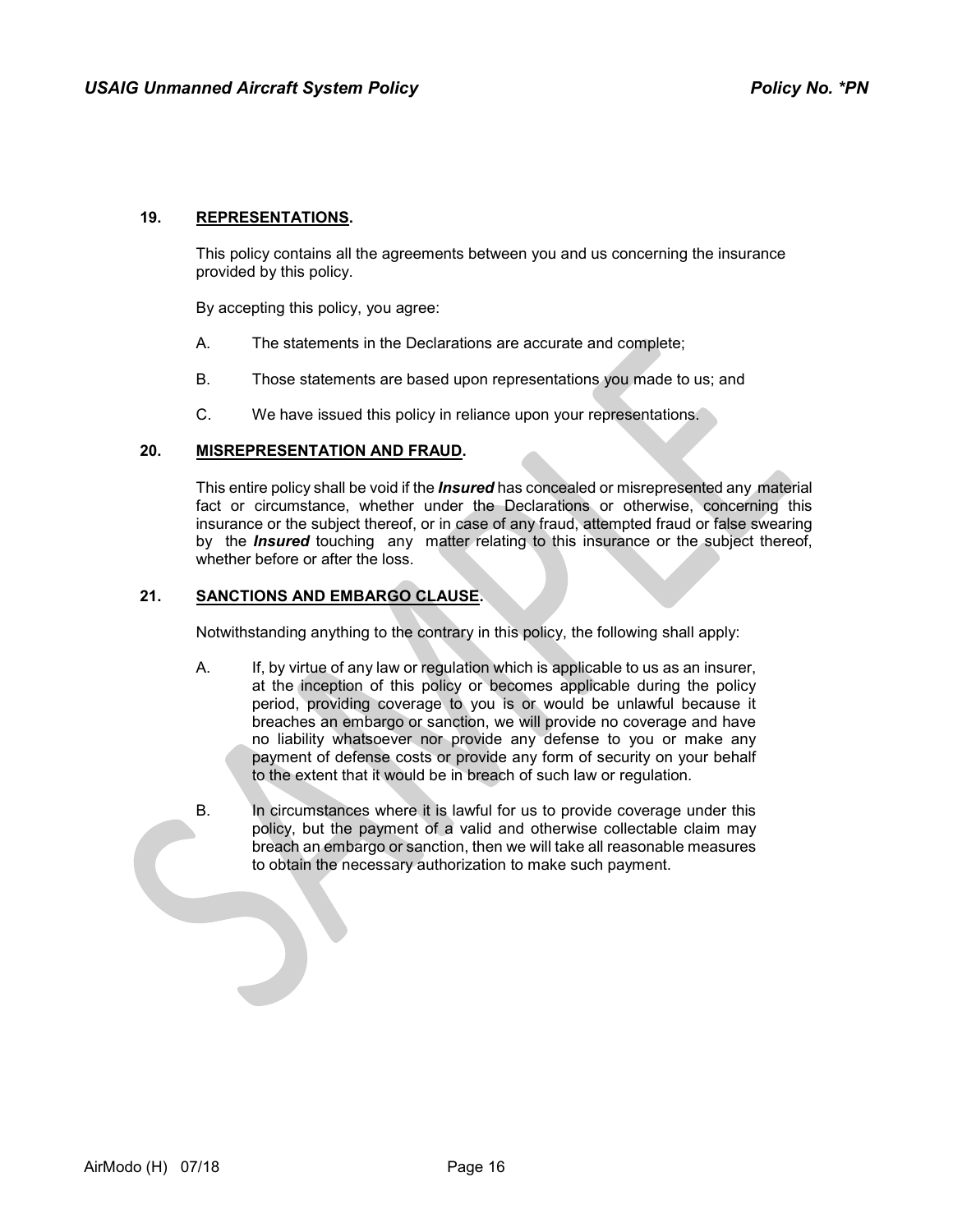## *Date Change Recognition Exclusion*

This policy does not cover any claim, damage, injury, loss, cost, expense or liability (whether in contract, tort, negligence, product liability, misrepresentation, fraud or otherwise) of any nature whatsoever arising from, occasioned by, or in consequence of (whether directly or indirectly and whether wholly or partly):

- A) Any actual or alleged failure, malfunction or inadequacy of:
	- 1) Any of the following, whether belonging to any *Insured* or to others, whether or not part of any computer system or whether in the possession of the *Insured* or of any third party;
		- a) computer hardware, including microprocessors; or
		- b) computer application software; or
		- c) computer operating systems and related software; or
		- d) computer networks; or
		- e) microprocessors, computer chips, integrated circuits or other information technology equipment or systems; or
	- 2) Any other products or systems and any services, data, or functions that directly or indirectly use or rely upon, in any manner, any of the items listed in paragraph A) 1) of this exclusion;

due to the inability to correctly recognize, process, distinguish, interpret or accept:

- the change of year from 1999 to 2000; or
- the change of date from August 21, 1999 to August 22, 1999; or
- any other change of year, date or time;
- B) Any advice, consultation, design, evaluation, inspection, installation, maintenance, repair, replacement or supervision provided or done by you or for you to determine, rectify, or test for any potential or actual problems described in paragraph A) of this exclusion.

This endorsement does not change any of your coverage except as stated above. It is effective on the date and hour shown below, local Standard Time at the location stated in the Policy Territory shown in the Declarations.

Policy Issued to: **\*NI**

from \*\*/\*\*/\*\*\*\*(Date) at \*\*:\*\*(Time) \*AM/\*PM to \*\*/\*\*/\*\*\*\*(Date) at \*\*:\*\*(Time) \*AM/\*PM Date and Hour Endorsement Effective

> Approved: **United States Aviation Underwriters, Incorporated Aviation Managers**

1 By Endorsement No.

032-0116 (UAS)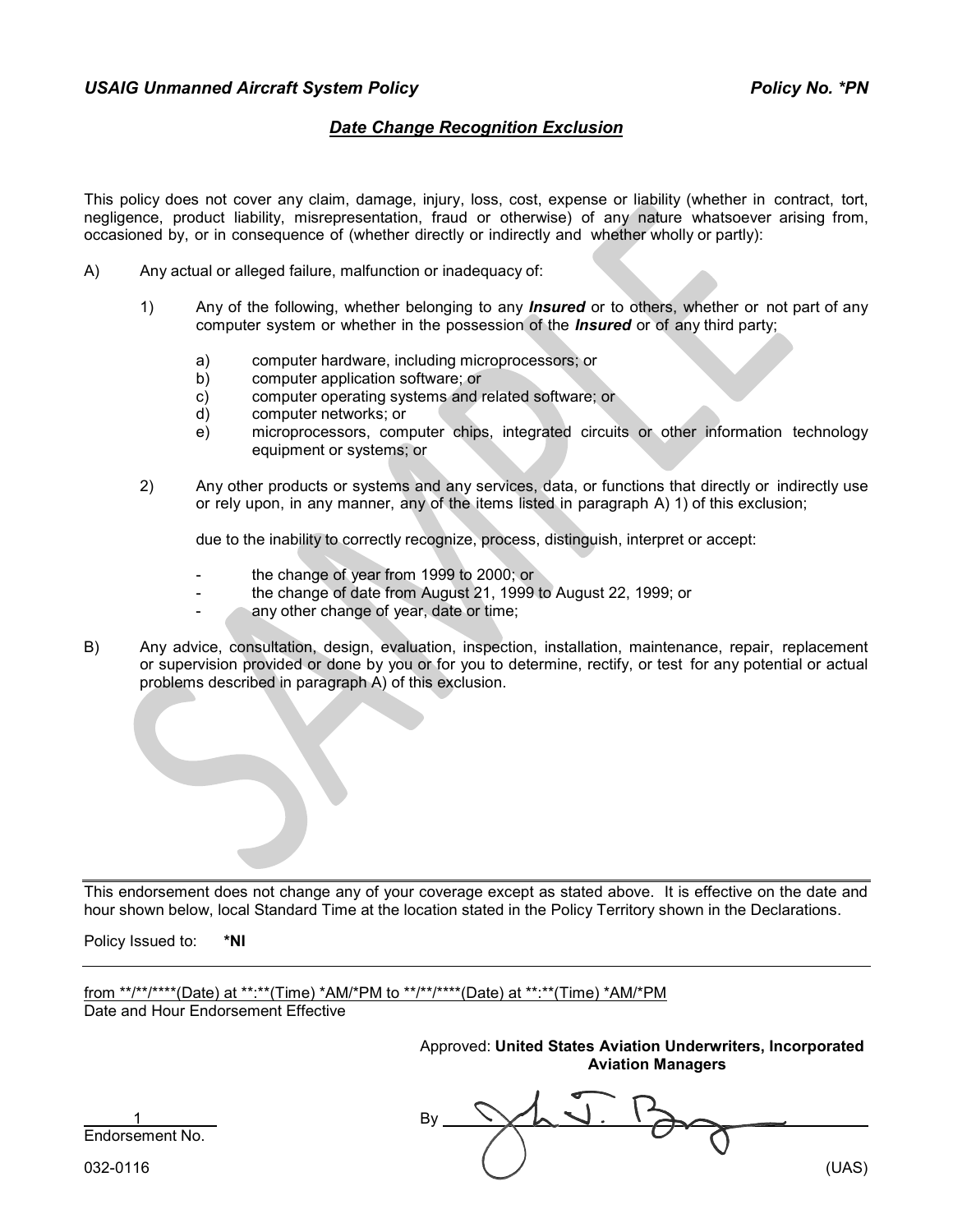# *Date Change Recognition Exclusion Limited Write-Back Provisions*

## Applicable to **COVERAGE A – BODILY INJURY AND PROPERTY DAMAGE LIABILITY**

The Date Change Recognition Exclusion shall not apply to:

any sums which the *Insured* or any person or organization covered under this policy shall become legally liable to pay as damages because of accidental *bodily injury* and accidental *property damage* directly caused by an *unmanned aircraft system* covered under this policy or by any object falling from an *unmanned aircraft*.

#### **Applicable to other Coverages**:

The Date Change Recognition Exclusion shall not apply to any sums which you or any person or organization covered under your policy shall become legally liable to pay as damages because of *bodily injury* or physical injury to or destruction of tangible property resulting from a covered *occurrence*.

This endorsement does not change any of your coverage except as stated above. It is effective on the date and hour shown below, local Standard Time at the location stated in the Policy Territory shown in the Declarations.

Policy Issued to: **\*NI**

from \*\*/\*\*/\*\*\*\*(Date) at \*\*:\*\*(Time) \*AM/\*PM to \*\*/\*\*/\*\*\*\*(Date) at \*\*:\*\*(Time) \*AM/\*PM Date and Hour Endorsement Effective

> Approved: **United States Aviation Underwriters, Incorporated Aviation Managers**

2 By Endorsement No.

033-0116 (UAS)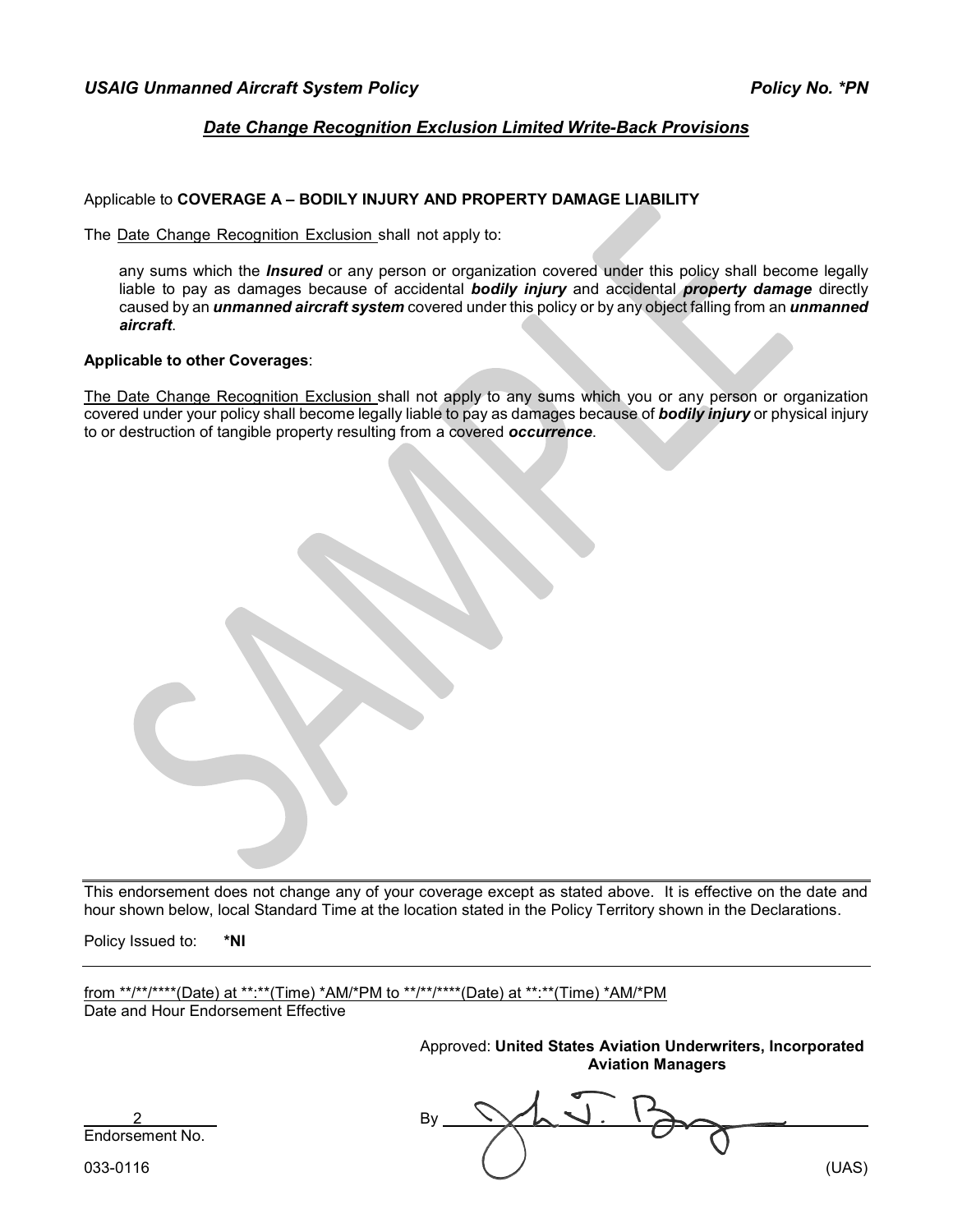# *Noise and Pollution and Other Perils Exclusion*

- 1. This insurance does not apply to any liability, including liability arising out of or assumed under contract, or any injury, loss or damage, including *bodily injury*, fear of *bodily injury*, damage or fear of damage, personal injury, advertising injury, sickness, disease, occupational disease, disability, shock, death, *mental anguish*, mental injury, *property damage* or any loss, cost or expense, loss of use, or any other claim, cost or expense whatsoever, directly or indirectly arising out of, resulting from, caused or occasioned by, happening through, in consequence of, or in any way involving:
	- a. Noise (whether audible to the human ear or not), vibration, sonic boom, and any phenomena associated with the foregoing; or
	- b. "Pollution or Contamination" of any kind whatsoever, or the exposure to "pollution or contamination", or the fear of exposure to or the effects of "pollution or contamination" or the existence of "pollution or contamination" in any place or thing or in the atmosphere, land, or any watercourse or body of water, as well as any claim or suit by or on behalf of or any direction, demand or request or any statutory or regulatory requirement, or any voluntary decision, by or on behalf of any governmental authority or other alleged responsible party, that any *Insured* or others test for, monitor, clean up, remove, contain, treat, detoxify, neutralize or in any way respond to or assess the effects of pollutants or contaminants; or
	- c. Electrical or electromagnetic emission or interference of any kind whatsoever; or
	- d. Interference with the use of property.

For purposes of this Exclusion:

- i. "Pollution or Contamination" means any actual, alleged or threatened discharge, dispersal, release, escape, seepage, migration, disposal or the mere presence of "pollutants or contaminants" in any form.
- ii. "Pollutants or Contaminants" means any pollutant, contaminant or irritant, including, without limitation, any solid, liquid, gaseous or thermal pollutant, contaminant or irritant, or any air emission, smoke, vapor, soot, fume, acid, alkali, chemical, or nuclear material alleged to be a possible or probable carcinogenic, odor, oil or other petroleum product, fungus (including mold or mildew or any mycotoxin, spore, scent or byproduct produced or released by fungi, other than any fungi intended by the *Insured* for human consumption), or "waste" of any kind whatsoever, including solid waste, waste water, waste oil, infectious medical waste, and human, animal or vegetable waste.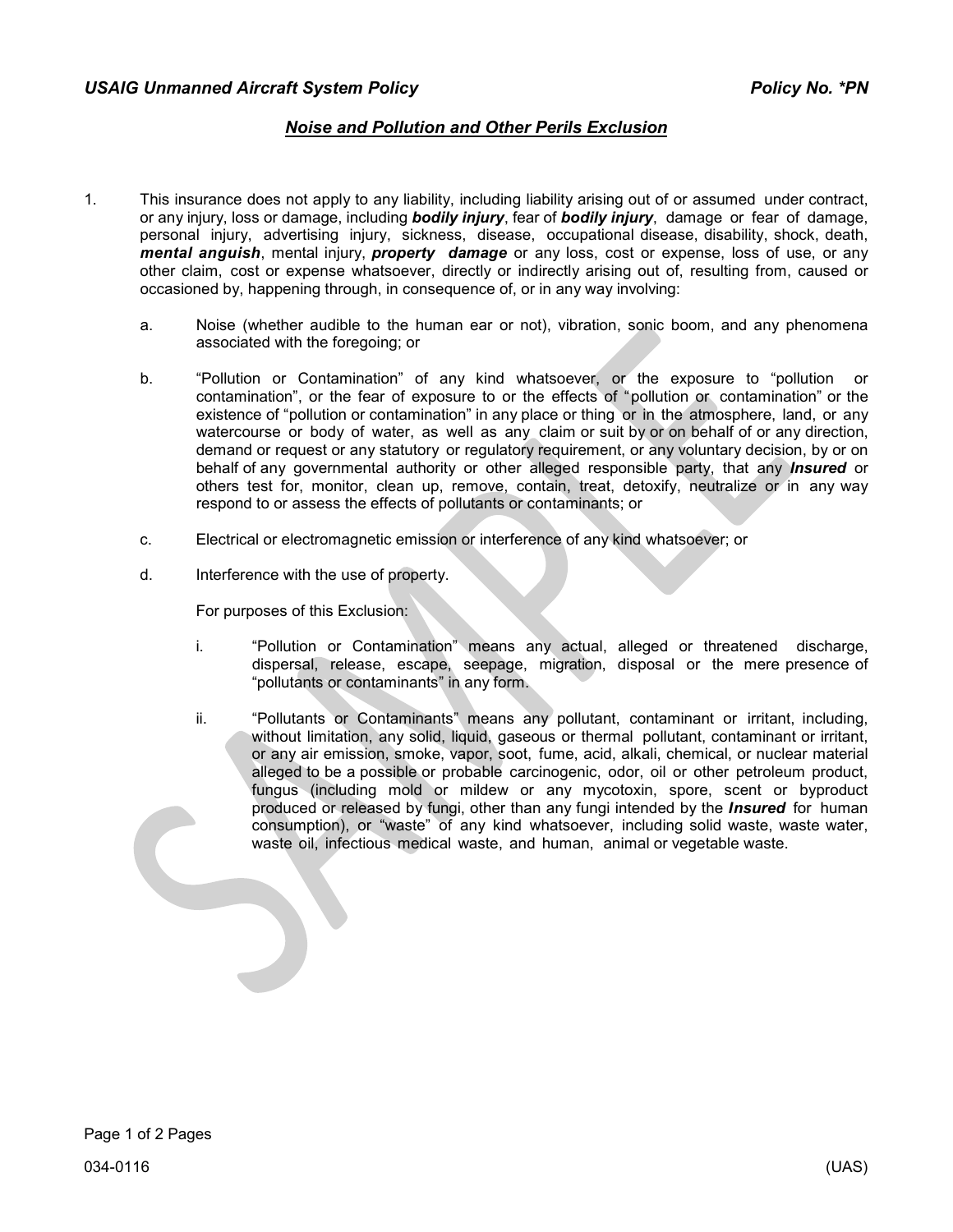## *Noise and Pollution and Other Perils Exclusion*

- iii. "Waste" means any waste including material to be recycled, reconditioned or reclaimed, whether or not the material has been disposed of by you or any person handling the "Waste".
- 2. With respect to any provision in this policy concerning the duty of Insurers to investigate or defend claims, such provision shall not apply and Insurers shall not be required to defend claims excluded by paragraph 1.
- 3. This Exclusion shall not apply to any claim for *bodily injury* or physical injury to tangible property that results from a crash, fire, explosion or collision of *Aircraft* or *Unmanned Aircraft*, or results from a recorded *in flight* emergency causing abnormal aircraft operation of *Aircraft* or *Unmanned Aircraft*. For purposes of this subsection, *Aircraft* or *Unmanned Aircraft* means an *unmanned aircraft* completely assembled and capable of motion under its own power.

All other terms and conditions remain unchanged.

Page 2 of 2 Pages

This endorsement does not change any of your coverage except as stated above. It is effective on the date and hour shown below, local Standard Time at the location stated in the Policy Territory shown in the Declarations.

Policy Issued to: **\*NI**

from \*\*/\*\*/\*\*\*\*(Date) at \*\*:\*\*(Time) \*AM/\*PM to \*\*/\*\*/\*\*\*\*(Date) at \*\*:\*\*(Time) \*AM/\*PM Date and Hour Endorsement Effective

> Approved: **United States Aviation Underwriters, Incorporated Aviation Managers**

3 By Endorsement No.

034-0116 (UAS)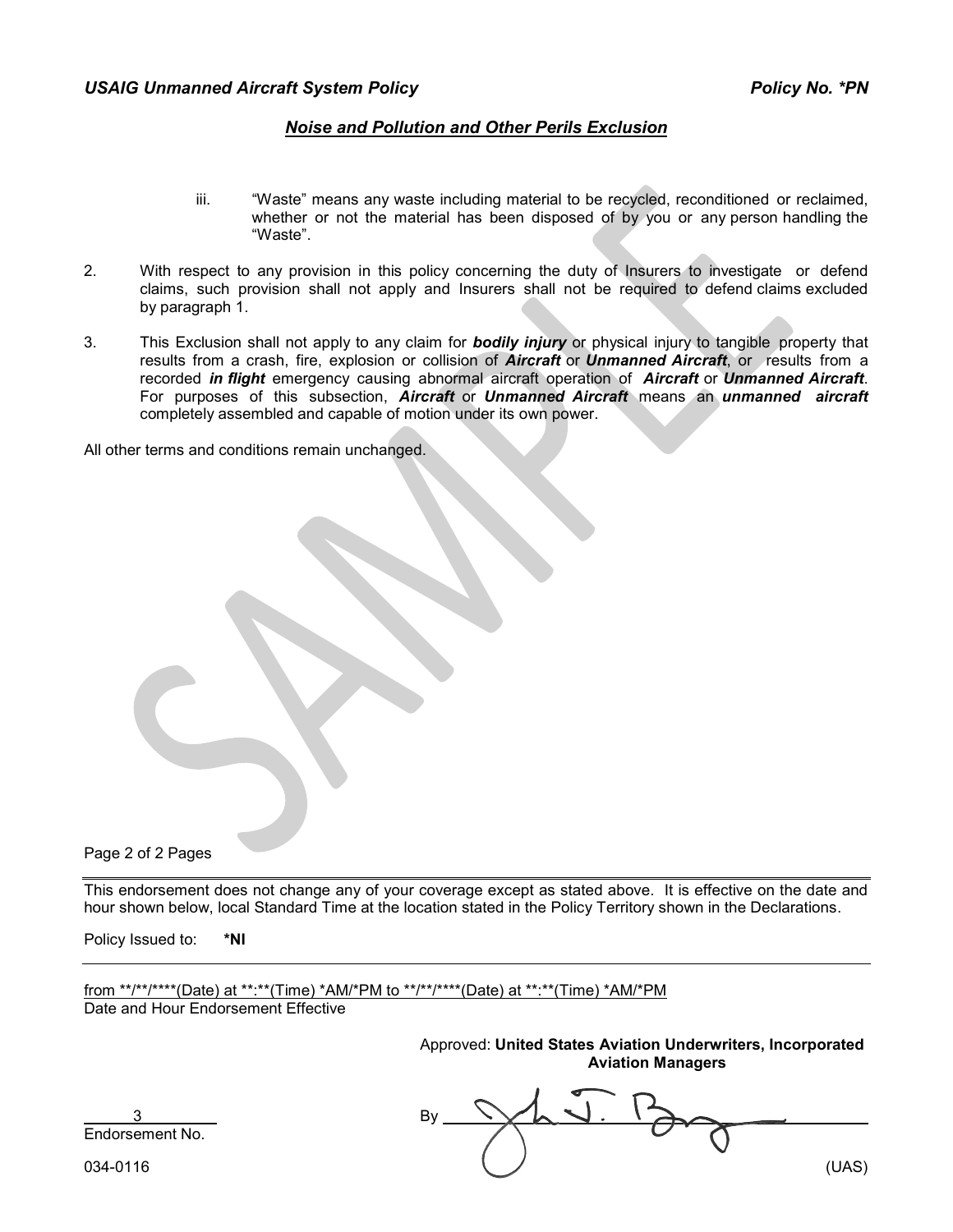## *Asbestos Exclusion*

This insurance does not apply to:

- 1. any liability, including liability arising out of or assumed under contract, or any injury, loss or damage, including, but not limited to, fear of any injury, loss or damage, *bodily injury*, fear of *bodily injury*, personal injury, advertising injury, sickness, disease, occupational disease, disability, shock, death, *mental anguish*, mental injury, *property damage* or any loss, cost or expense, loss of use, or any other claim, cost or expense, including any costs associated with medical monitoring in connection with injury, loss or damage or fear of injury, loss or damage whatsoever directly or indirectly arising out of, resulting from, caused or occasioned by, happening through, in consequence of, or in any way involving or related to "asbestos" or the use of or exposure to "asbestos", including the failure of any product or material containing " asbestos", or the existence or presence of " asbestos" in any place or thing or in the atmosphere, land, or any watercourse or body of water; or
- 2. any damages or any loss, cost or expense arising out of (i) any claim or suit by or on behalf of any governmental authority or any other allegedly responsible party because of, or (ii) any request, demand, order or statutory or regulatory requirement that any *Insured* or any other person or entity should be or is responsible for:
	- (a) assessing the presence, absence, amount or effects of "asbestos"; or
	- (b) identifying, sampling, testing for, detecting, monitoring, cleaning up, containing, treating, detoxifying, neutralizing, abating, disposing of, mitigating or removing "asbestos" or any product or material containing "asbestos"; or
	- (c) responding to "asbestos" or the potential effects of "asbestos" in any way other than as described in subparagraph 2.(a) or (b) above; or
- 3. any supervision, instructions, recommendations, warnings or advice given or which should have been given in connection with paragraphs 1. and 2. of this Exclusion.

Insurers shall have no obligation to defend or indemnify, or to investigate claims or to share damages with or repay someone else due to or arising from, in whole or in part, any claim, action or suit against the *Insured* in connection with paragraphs 1. 2. and 3. of this Exclusion. Insurers shall also not be responsible for any costs or expenses related to or associated with any such claims, action or suit.

For purposes of this Exclusion, "asbestos" means asbestos, asbestos fibers, asbestos dust or any product or material containing "asbestos."

This endorsement does not change any of your coverage except as stated above. It is effective on the date and hour shown below, local Standard Time at the location stated in the Policy Territory shown in the Declarations.

Policy Issued to: **\*NI**

from \*\*/\*\*/\*\*\*\*(Date) at \*\*:\*\*(Time) \*AM/\*PM to \*\*/\*\*/\*\*\*\*(Date) at \*\*:\*\*(Time) \*AM/\*PM Date and Hour Endorsement Effective

> Approved: **United States Aviation Underwriters, Incorporated Aviation Managers**

4 By Endorsement No.

035-0116 (UAS)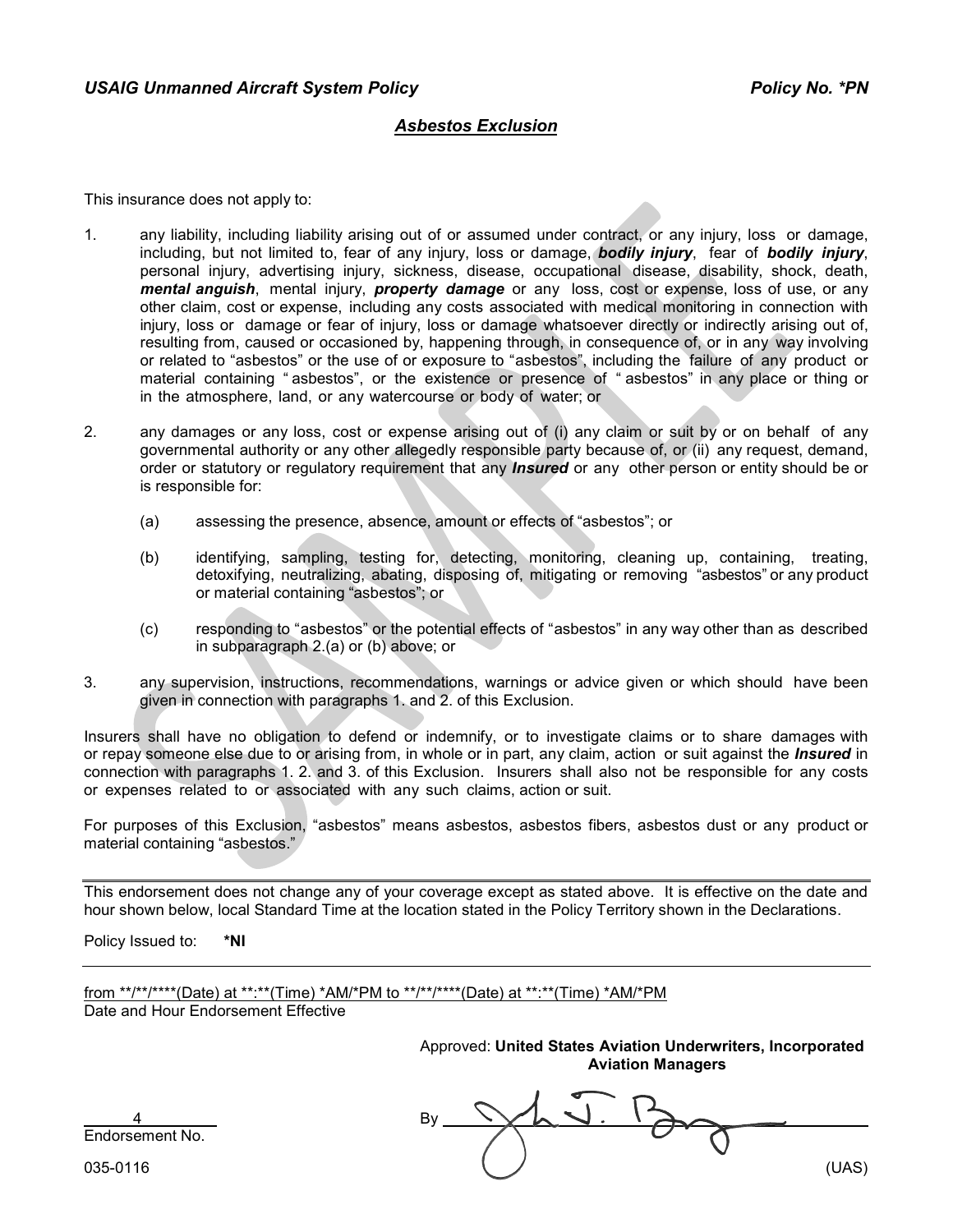# *Nuclear Risk Exclusion Endorsement With Exceptions*

- 1. The policy does not apply to:
	- (i) the loss or destruction of, or damage to, any property (including *aircraft* or *unmanned aircraft system)* as well as any expense or consequential damages relating to such loss or destruction of property; or
	- (ii) any legal liability or medical expense of any nature;

directly or indirectly caused or contributed to by or arising from:

- (a) the radioactive, toxic, explosive or other hazardous properties of any explosive nuclear assembly or nuclear component thereof;
- (b) the radioactive properties of, or a combination of radioactive properties with toxic, explosive or other hazardous properties of, any other radioactive material in the course of carriage as *cargo*, including storage or handling incidental thereto;
- (c) ionizing radiations or contamination by radioactivity from, or the toxic, explosive or other hazardous properties of, any other radioactive source whatsoever.
- 2. It is understood and agreed that such radioactive material or other radioactive source in paragraph 1. subparagraphs (b) and (c) above shall not include:
	- (i) depleted uranium and natural uranium in any form;
	- (ii) radioisotopes which have reached the final stage of fabrication so as to be usable for any scientific, medical, agricultural, commercial, educational or industrial purpose.
- 3. Notwithstanding the exception to this exclusion set forth in paragraph 2., this policy does not cover loss of or destruction of or damage to any property or any expense or consequential damages related thereto, or legal liability of any nature with respect to which:
	- (i) the *Insured* under this policy is also an *Insured* or an Additional *Insured* under any other insurance policy, including any nuclear energy liability policy; or
	- (ii) any person or organization is required to maintain financial protection pursuant to legislation in any country; or
	- (iii) the *Insured* under this policy is, or had this policy not been issued would be, entitled to indemnification from any government or agency thereof regardless of whether this policy had been issued to you.
- 4. Loss, destruction, damage, expense or legal liability in respect of the nuclear risks not excluded by reason of paragraph 2., shall (subject to all other terms, conditions, limitations, warranties and exclusions of this policy) be covered, provided that: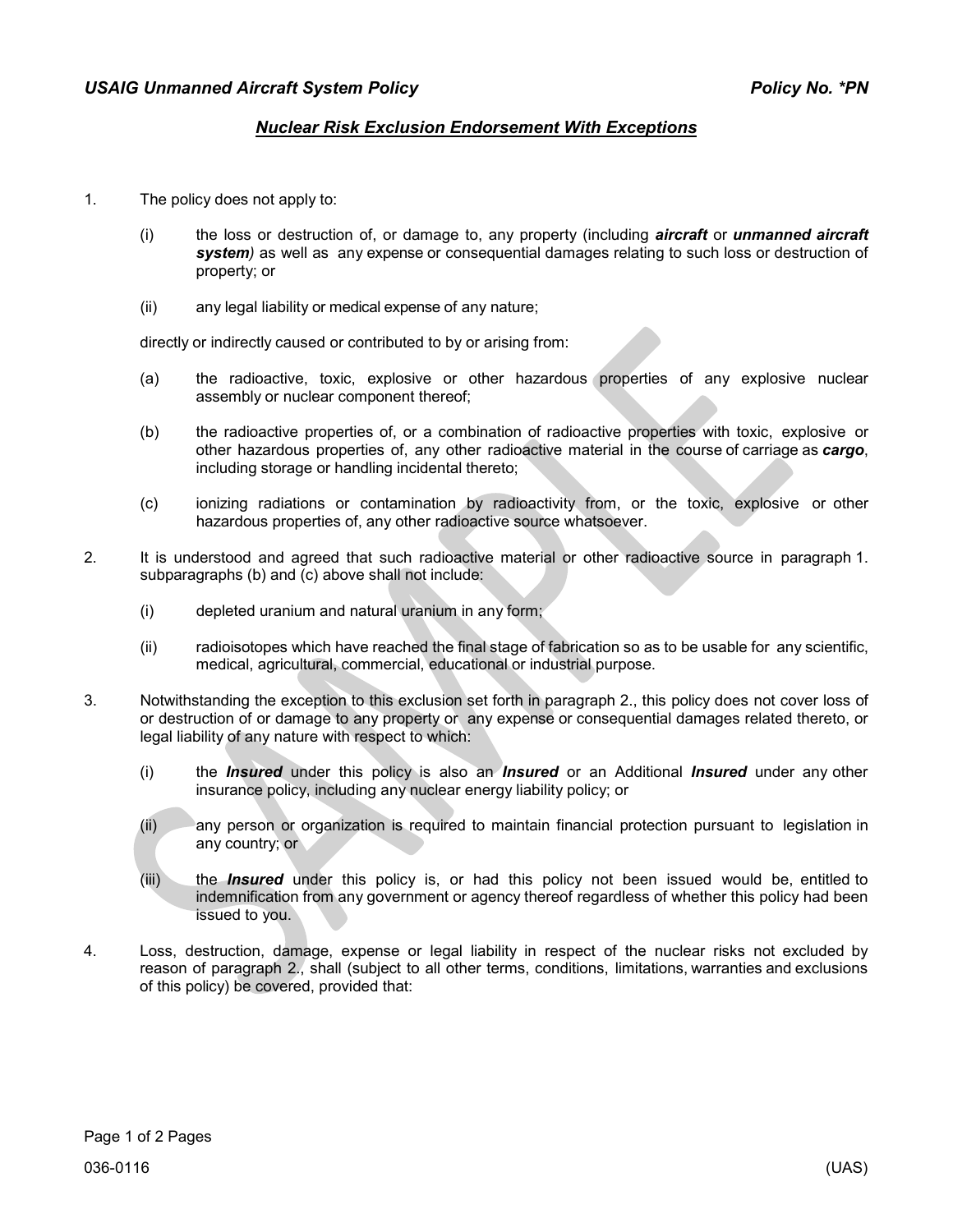# *Nuclear Risk Exclusion Endorsement With Exceptions*

- (i) in the case of any claim in respect to radioactive material in course of carriage as *cargo*, including storage or handling incidental thereto, such carriage shall in all respects have complied with the full International Civil Aviation Organization "Technical Instructions for the Safe Transport of Dangerous Goods by Air," unless the carriage shall have been subject to any more restrictive legislation, when it shall in all respects have complied with such legislation;
- (ii) this policy shall only apply to an incident happening during the period of this policy and where any claim by the *Insured* against the *Company(ies)* or by any claimant against the *Insured* arising out of such incident shall have been within three (3) years after the date thereof;
- (iii) in the case of any claim for the loss of or destruction of or damage to or loss of use of an *aircraft*  or *unmanned aircraft system* caused by or contributed to by radioactive contamination, the level of such contamination shall have exceeded the maximum permissible level set out in the following scale:

| Emitter                              | Maximum permissible level of non-fixed       |
|--------------------------------------|----------------------------------------------|
|                                      | radioactive surface contamination            |
| (IAEA Health and Safety Regulations) | (Averaged over 300 cm <sup>2</sup> )         |
|                                      |                                              |
| Beta, gamma and low toxicity alpha   | Not exceeding 4 Becquerels/cm <sup>2</sup>   |
| emitters                             | $(10^{-4}$ microcuries/cm <sup>2</sup> )     |
|                                      |                                              |
|                                      | Not exceeding 0.4 Becquerels/cm <sup>2</sup> |
| All other emitters                   | $(10^{-5}$ microcuries/cm <sup>2</sup> )     |
|                                      |                                              |

Page 2 of 2 Pages

This endorsement does not change any of your coverage except as stated above. It is effective on the date and hour shown below, local Standard Time at the location stated in the Policy Territory shown in the Declarations.

Policy Issued to: **\*NI**

from \*\*/\*\*/\*\*\*\*(Date) at \*\*:\*\*(Time) \*AM/\*PM to \*\*/\*\*/\*\*\*\*(Date) at \*\*:\*\*(Time) \*AM/\*PM Date and Hour Endorsement Effective

> Approved: **United States Aviation Underwriters, Incorporated Aviation Managers**

5 By Endorsement No.

036-0116 (UAS)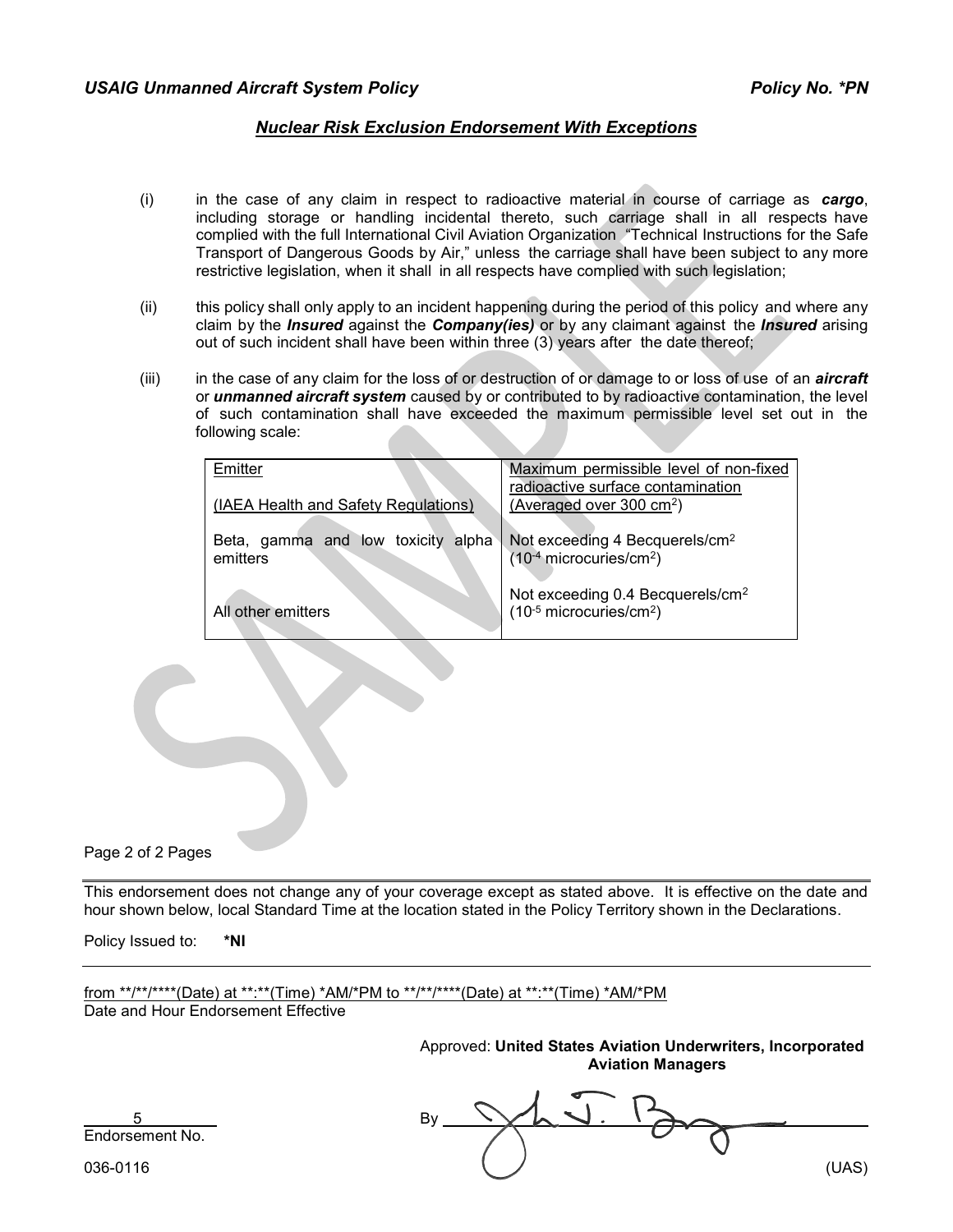# *Personal Injury Liability*

With respect to coverage provided by this endorsement and in consideration of an additional premium of \$Included, this policy is amended as follows:

#### 1. **SECTION I – INSURING AGREEMENTS** is changed to include:

#### **PERSONAL INJURY LIABILITY**

We will pay those sums that the *Named Insured* becomes legally obligated to pay as damages because of "personal injury" caused by an offense arising out of the ownership, maintenance or use of the *unmanned aircraft system* shown in Item 6. of the Declarations.

The *Company(ies)* shall have the right and duty to defend any suit against the *Named Insured* seeking damages on account of such "personal injury" even if any of the allegations of the suit are groundless, false or fraudulent and may make such investigation or settlement of any claim or suit as it deems expedient. However, we will have no duty to defend the *Named Insured* against any suit seeking damages for "personal injury" to which this insurance does not apply. The *Company(ies)* shall not be obligated to pay any claim or judgment or to defend any suit after the applicable limit of the *Company(ies)'* liability has been exhausted by payment of judgments or settlements.

The insurance afforded by this endorsement applies to "personal injury" caused by an offense arising out of your business, excluding advertising, publishing, broadcasting or telecasting done by or for you, but only if the offense was committed in the Policy Territory shown in the Declarations.

#### 2. **SECTION V – DEFINITIONS** is changed to include:

"Personal Injury" means injury arising out of one or more of the following offenses during the policy period:

- a. false arrest, detention or imprisonment;
- b. malicious prosecution;
- c. damage to someone's reputation or violation of someone's right to privacy, caused by publication or public statement;
- d. entering someone's residence, place of business or other property, or evicting someone from their home or place of business when you had no right to do so; or
- e. discrimination against someone on racial or religious grounds, where the law permits us to cover you for this type of discrimination committed by you or at your direction.

#### 3. **SECTION II – EXCLUSIONS** is changed to include the following exclusions:

This insurance does not apply to "personal injury":

- a. sustained by any person or organization shown in the Declarations as the *Named Insured*;
- b. arising from any publication or utterance which first occurred before the effective date of your policy;
- c. arising from any publication or utterance made by any person or organization at their direction, knowing the publication or utterance to be false;
- d. arising out of any advertising by any *Insured*;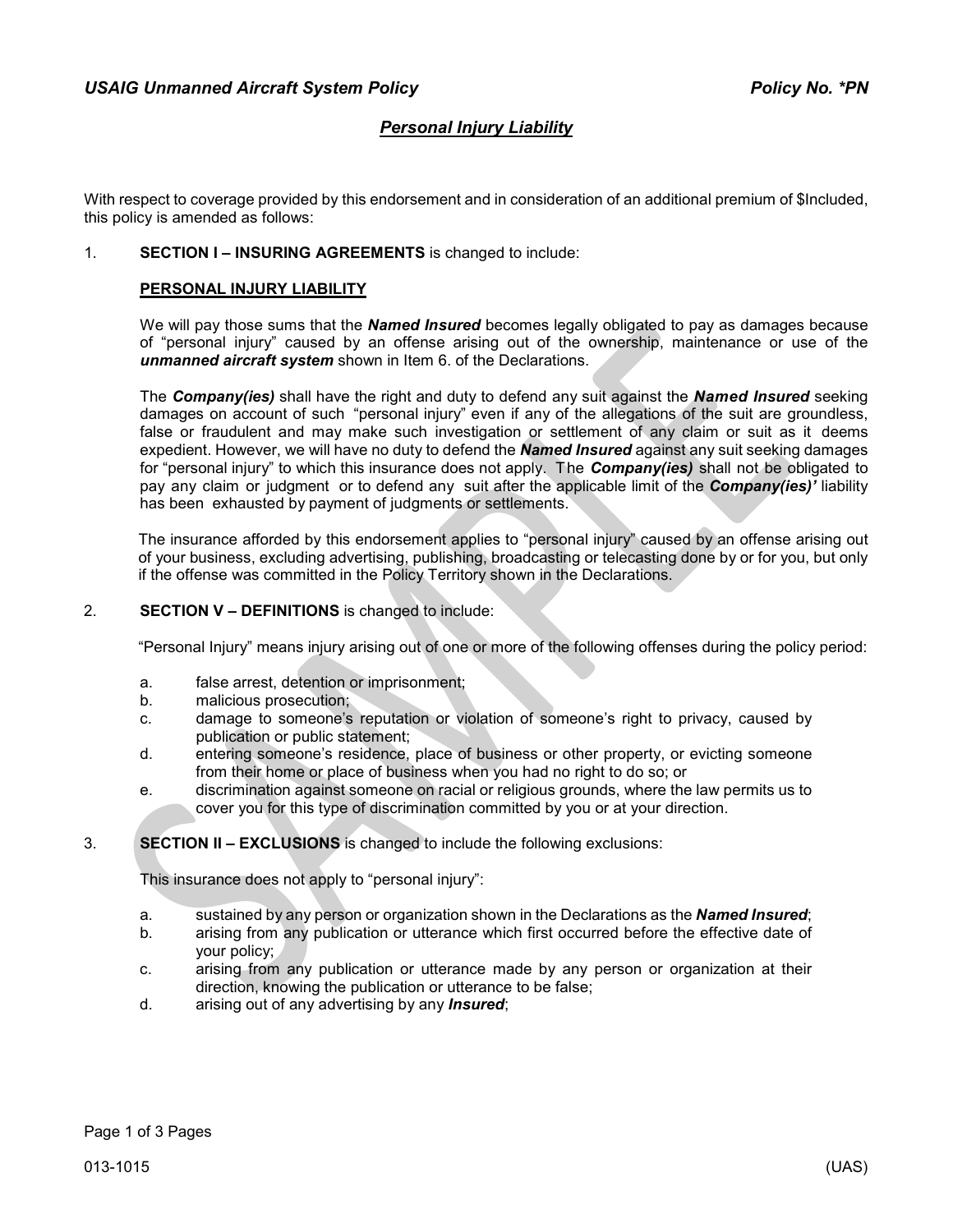# *Personal Injury Liability*

- e. which does not arise directly from your ownership, maintenance or use of your *unmanned aircraft system*;
- f. sustained by any person arising directly or indirectly out of applying for, termination of, or related to their employment, including coercion, demotion, evaluation, reassignment, discipline, defamation, harassment, discrimination or other employment related practices, acts or omissions, by any *Insured*;
- g. arising from liability assumed by any *Insured*;
- arising out of the willful violation of a penal statute or offenses committed by or with the knowledge or consent of any *Insured*; or
- i. arising out of an electronic chatroom or bulletin board the *Insured* hosts, owns, or over which the *Insured* exercises control.
- 4. **SECTION III – LIMITS OF LIABILITY** is changed to read:

Regardless of the number of (1) *Insureds* under this policy, (2) persons or organizations who sustain "personal injury," or (3) claims made or suits brought on account of "personal injury*,"* the *Company(ies)***'** liability is limited as follows:

As respects **PERSONAL INJURY LIABILITY**, the total limit of the *Company(ies)***'** liability for all "personal injury" sustained by one or more persons or organizations as the result of any one offense shall not exceed the Limit of Liability shown in paragraph 5. below as applicable to each offense and in the aggregate. The Aggregate limit is the most we will pay for all offenses during your policy period shown in Item 2. of the Declarations.

5. Item 7. - **Limits of Liability**, as shown in the Declarations, is changed to include:

**Coverage Coverage Limits of Limits of Limits of Limits of Limits of Limits of Limits of Limits of Limits of Limits of Limits of Limits of Limits of Limits of Limits of Limits of Limits of Limits of Limits of Limits of Lim** 

PERSONAL INJURY LIABILITY **\$** Each Offense and in the Aggregate (This limit is part of and not in addition to the Limit of Liability for Coverage A.)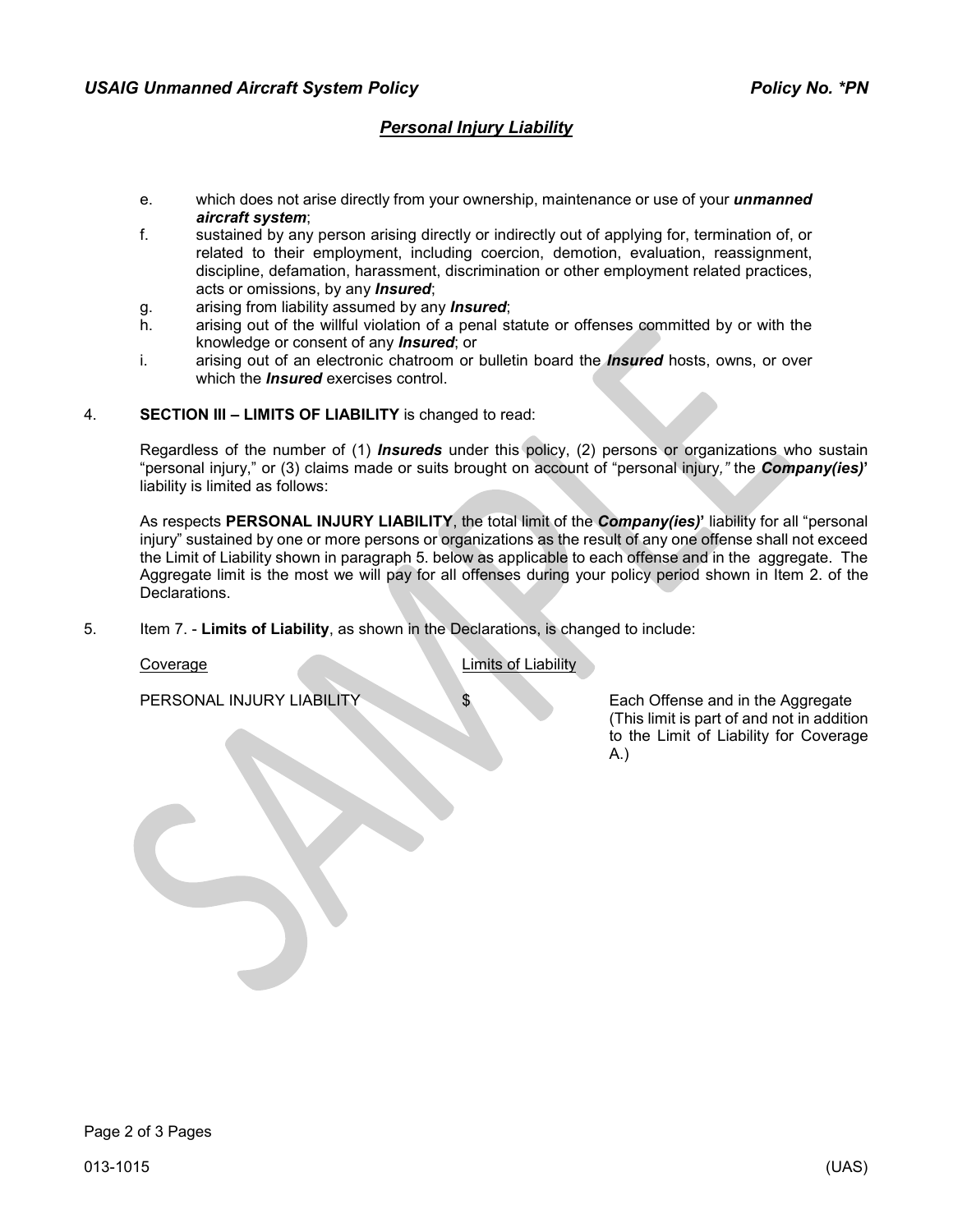# *Personal Injury Liability*

Other Insurance. If there is any other insurance against a loss covered by this endorsement, the insurance under this endorsement shall be excess insurance over any other valid and collectible insurance available to the *Insured* provided, however, that as to any insurance specifically arranged to provide excess insurance over the insurance afforded under this endorsement, this insurance shall be primary insurance.

Excess insurance is insurance which becomes effective only when all other valid and collectible insurance covering the loss has been exhausted. Other insurance includes any retained limit under any self insurance or deductible program you have established. If any other insurance covering the loss is written through the Aviation Managers, the Limit of Liability that applies under this policy will be reduced by the limit of liability under the other insurance.

Page 3 of 3 Pages

This endorsement does not change any of your coverage except as stated above. It is effective on the date and hour shown below, local Standard Time at the location stated in the Policy Territory shown in the Declarations.

Policy Issued to: **\*NI**

from \*\*/\*\*/\*\*\*\*(Date) at \*\*:\*\*(Time) \*AM/\*PM to \*\*/\*\*/\*\*\*\*(Date) at \*\*:\*\*(Time) \*AM/\*PM Date and Hour Endorsement Effective

> Approved: **United States Aviation Underwriters, Incorporated Aviation Managers**

6 By Endorsement No.

013-1015 (UAS)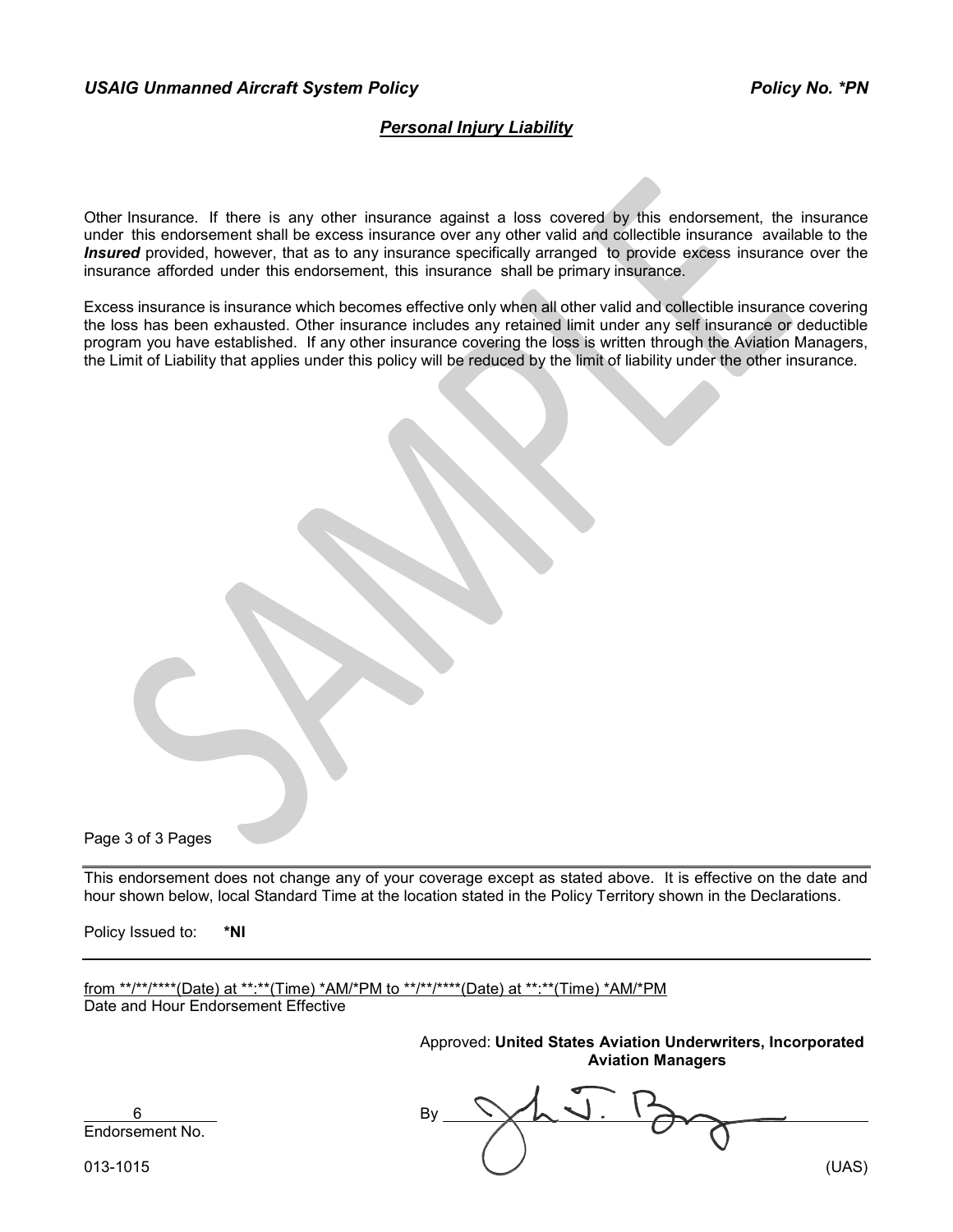# *Additional Insured(s) / Products Exclusion*

With respect to coverage provided by this endorsement and in consideration of an additional premium of \$Included, this policy is amended as follows:

- 1. **SECTION V – DEFINITIONS**, **INSURED,** is changed to include any person or organization to which the *Named Insured* has agreed to extend coverage as indicated on the AirModo app for claims of *bodily injury* or *property damage* while the insured *unmanned aircraft system* is being operated by the *Named Insured*.
- 2. **SECTION II – EXCLUSIONS**, paragraph **1. Exclusions applicable to all Coverages**, is changed to include:

This policy does not apply to any *Insured* described in paragraph 1. above for claims arising out of their liability as a manufacturer, seller, handler, distributor or service facility of any product or service sold, handled, distributed or provided.

This endorsement does not change any of your coverage except as stated above. It is effective on the date and hour shown below, local Standard Time at the location stated in the Policy Territory shown in the Declarations.

Policy Issued to: **\*NI**

from \*\*/\*\*/\*\*\*\*(Date) at \*\*:\*\*(Time) \*AM/\*PM to \*\*/\*\*/\*\*\*\*(Date) at \*\*:\*\*(Time) \*AM/\*PM Date and Hour Endorsement Effective

> Approved: **United States Aviation Underwriters, Incorporated Aviation Managers**

7 By Endorsement No.

009-1015 (UAS)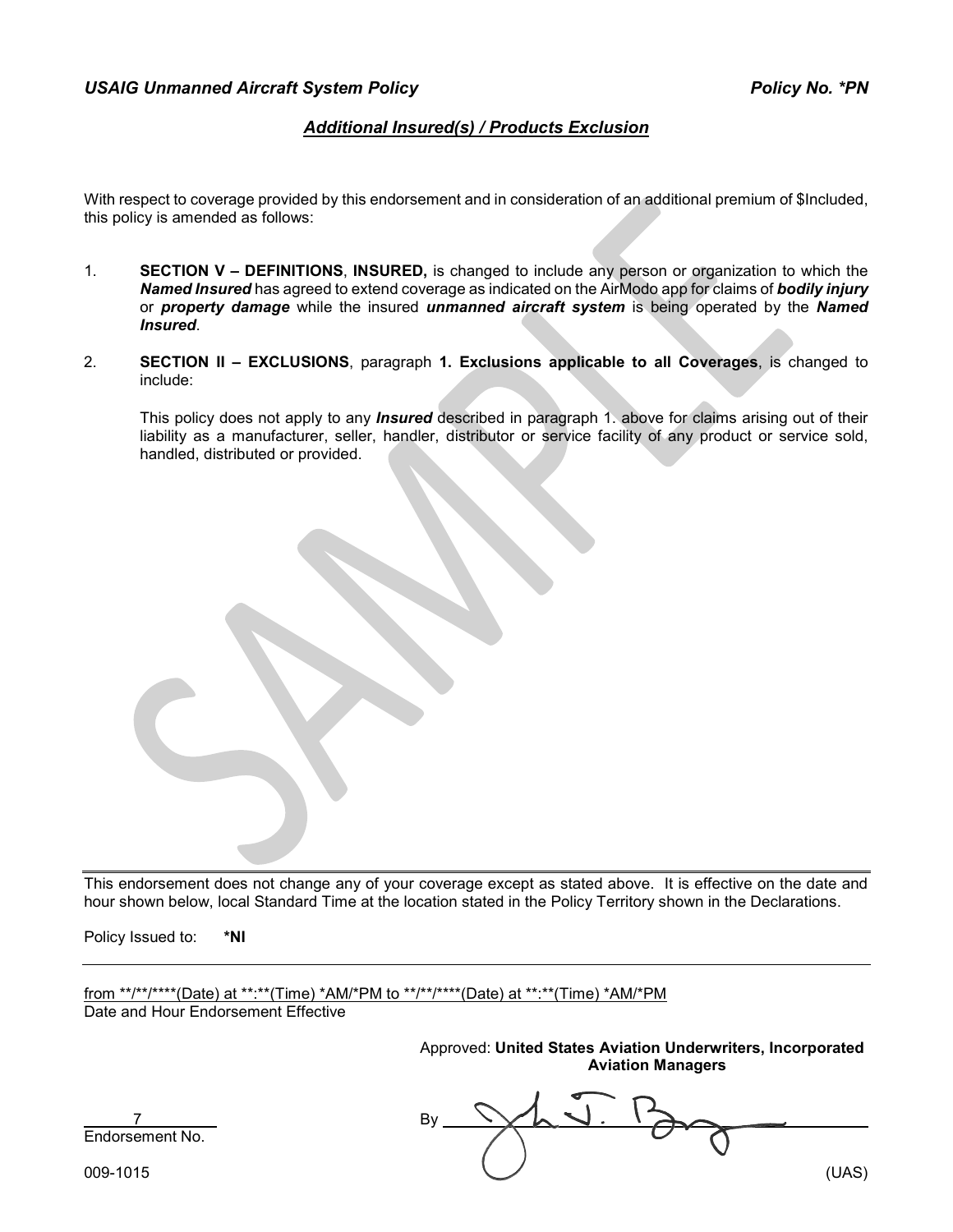# *War, Hi-jacking and Other Perils Limited Write-Back Provisions Aggregate Endorsement (Applicable to COVERAGE A – BODILY INJURY AND PROPERTY DAMAGE LIABILITY)*

Only with respect to **COVERAGE A – BODILY INJURY AND PROPERTY DAMAGE LIABILITY** and in consideration of an additional premium of \$Included, this endorsement amends your policy as follows:

- 1. All sub-paragraphs other than sub-paragraph (2) of Exclusion 1.J. in **SECTION II. EXCLUSIONS** forming part of this policy are deleted, subject to all terms and conditions of this Limited Write-Back Endorsement.
- 2. Only with respect to the deletion of sub-paragraph (1) of Exclusion 1.J. in **SECTION II. EXCLUSIONS** by virtue of paragraph 1. above this Limited Write-Back Endorsement shall not apply to liability for damage to any form of property on the ground situated outside Canada and the United States of America unless caused by or arising out of the use of your *unmanned aircraft system*.

## 3. LIMITATION OF LIABILITY

The limit of the *Company(ies)*' liability with respect to this Limited Write-Back Endorsement is included within the Each Occurrence limit shown in Item 7.A.1. or 7.A.2. of the Declarations, as applicable, and in the aggregate.

In no event shall the *Company(ies)*' liability under this Limited Write-Back Endorsement exceed the limit shown in the preceding paragraph regardless of the number of (a) *Insureds*, (b) *occurrences* or events, (c) claims made or suits brought, or (d) persons or organizations making claims or bringing suits.

#### 4. AUTOMATIC TERMINATION

This Limited Write-Back Endorsement shall terminate automatically under the following circumstances:

- (i) upon the outbreak of war (whether there be a declaration of war or not) between any two or more of the following: France, the People's Republic of China, the Russian Federation, the United Kingdom, or the United States of America; or
- (ii) only with respect to the deletion of sub-paragraph (1) of Exclusion 1.J. in **SECTION II. EXCLUSIONS** by virtue of paragraph 1. above, upon the hostile detonation of any weapon of war employing atomic or nuclear fission and/or fusion or other like reaction or radioactive force or matter wherever or whenever such detonation may occur and whether or not an insured *unmanned aircraft system* may be involved; or
- (iii) upon the requisitioning of any insured *unmanned aircraft system* for title or use.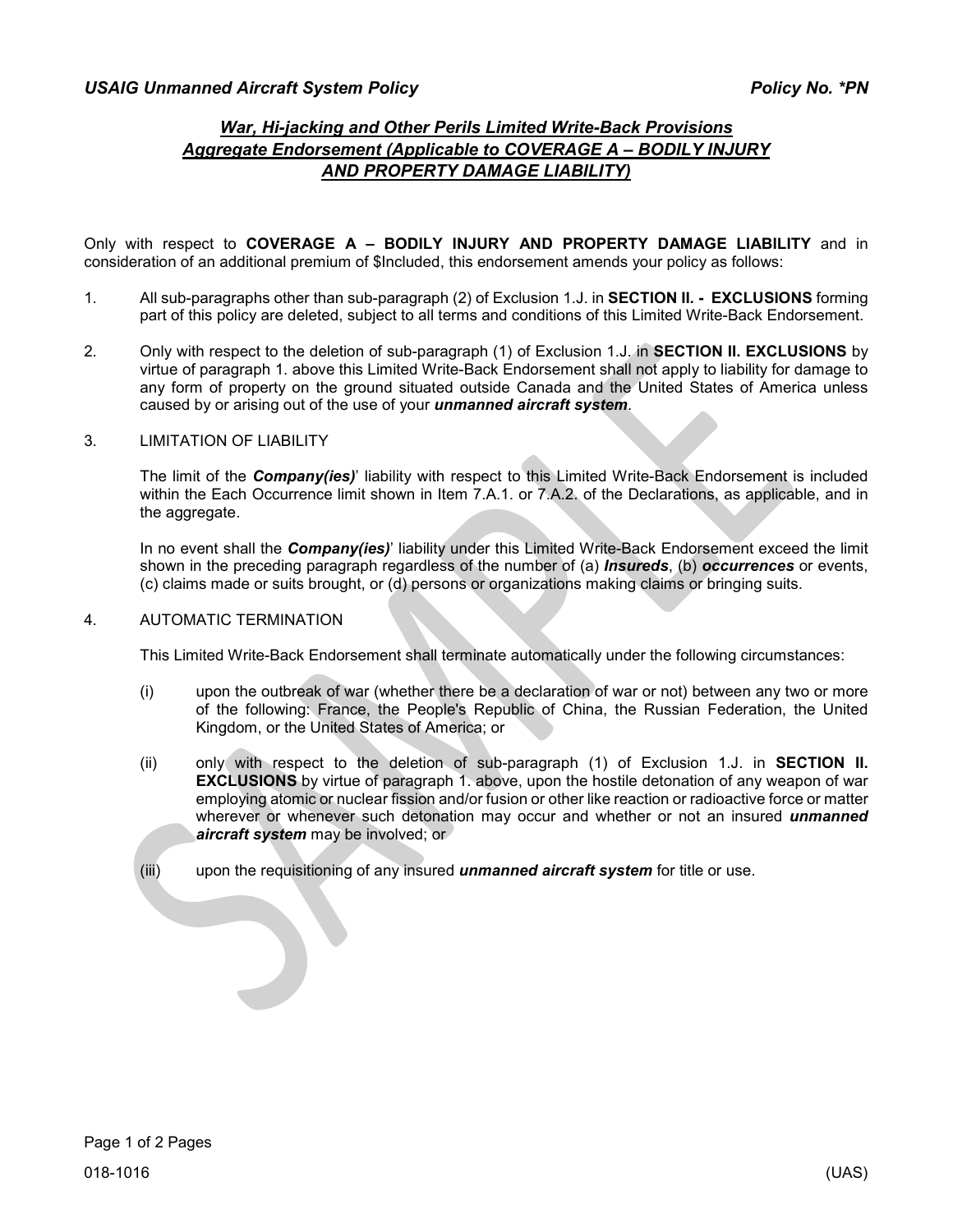# *War, Hi-jacking and Other Perils Limited Write-Back Provisions Aggregate Endorsement (Applicable to COVERAGE A – BODILY INJURY AND PROPERTY DAMAGE LIABILITY)*

However, if an insured *unmanned aircraft* is *in flight* when (i), (ii) or (iii) above occurs, then this Limited Write-Back Endorsement shall continue in respect of such *unmanned aircraft* until completion of its first landing.

Page 2 of 2 Pages

This endorsement does not change any of your coverage except as stated above. It is effective on the date and hour shown below, local Standard Time at the location stated in the Policy Territory shown in the Declarations.

Policy Issued to: **\*NI**

from \*\*/\*\*/\*\*\*\*(Date) at \*\*:\*\*(Time) \*AM/\*PM to \*\*/\*\*/\*\*\*\*(Date) at \*\*:\*\*(Time) \*AM/\*PM Date and Hour Endorsement Effective

> Approved: **United States Aviation Underwriters, Incorporated Aviation Managers**

8 By Endorsement No.

018-1016 (UAS)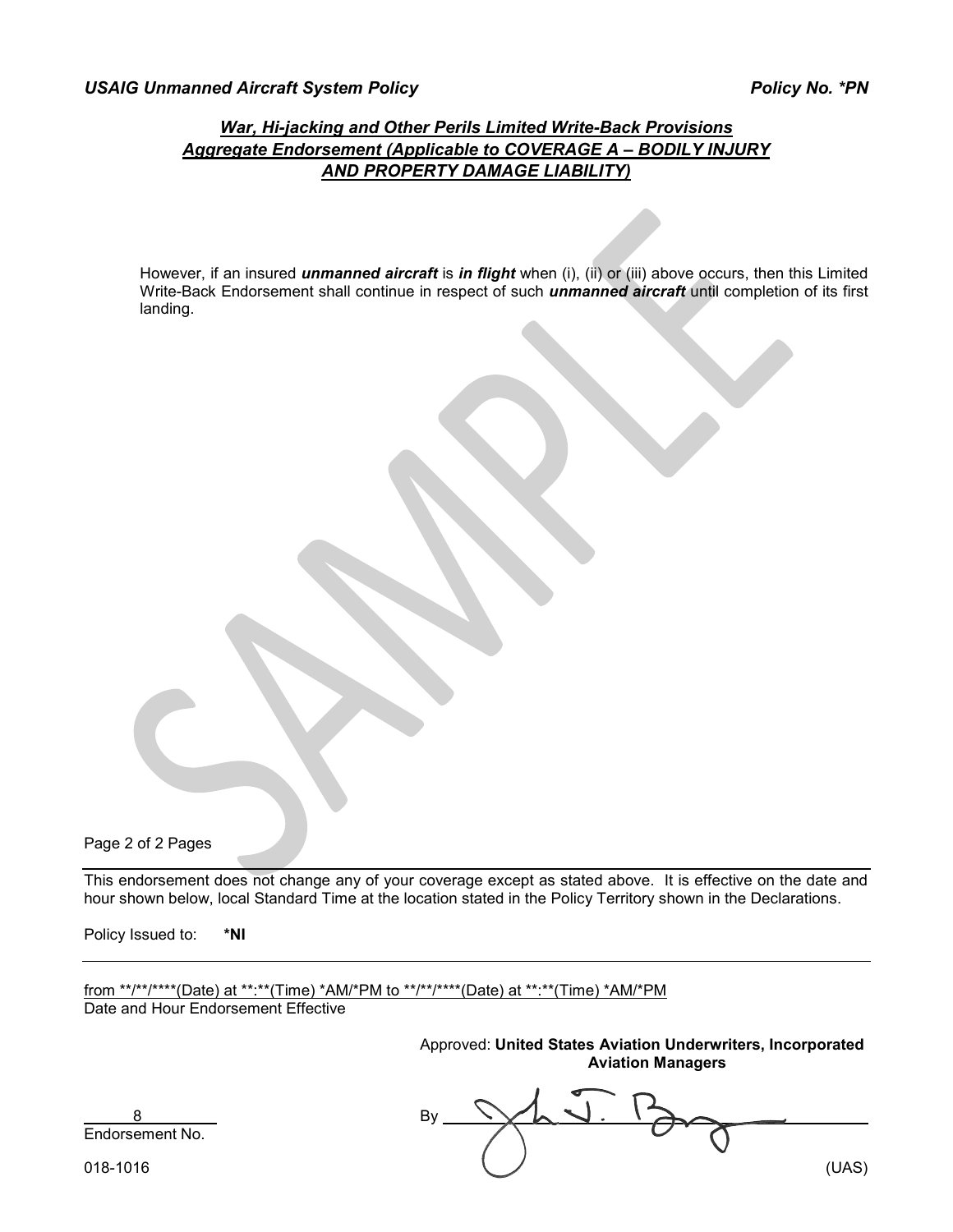## *USAIG Unmanned Aircraft System Policy Policy No. \*PN*

# *Terrorism Risk Insurance Act, as amended Named Insured Disclosure NOTICE OF TERRORISM INSURANCE COVERAGE*

#### *THIS ENDORSEMENT IS ATTACHED TO AND MADE PART OF YOUR POLICY IN RESPONSE TO THE DISCLOSURE REQUIREMENTS OF THE TERRORISM RISK INSURANCE ACT AS AMENDED. THIS ENDORSEMENT IS A DISCLOSURE AND DOES NOT GRANT ANY COVERAGE OR CHANGE THE TERMS AND CONDITIONS OF ANY COVERAGE UNDER THIS POLICY.*

#### **Notice of Terrorism Insurance Act Coverage**

You are hereby notified that, under the Terrorism Risk Insurance Act, as amended (the Act), you have a right to purchase insurance coverage from us for losses resulting from Acts of Terrorism **as defined in Section 102(1) of the Act.**

The term Act of Terrorism means any act that is certified by the Secretary of the Treasury, in consultation with the Secretary of Homeland Security and the Attorney General of the United States:

- 
- (i) To be an act of terrorism;<br>(ii) To be a violent act or a To be a violent act or an act that is dangerous to human life, property, or infrastructure;
- (iii) To have resulted in damage within the United States, or outside the United States in the case of an air carrier (as defined by section 40102(a)(2) of Title 49 of the United States Code as "a citizen of the United States undertaking by any means, directly or indirectly, to provide air transportation") or a U.S. registered or U.S. flag vessel or the premises of a United States mission; and
- (iv) To have been committed by an individual or individuals as part of an effort to coerce the civilian population of the United States or to influence the policy or affect the conduct of the United States Government by coercion.

**YOU SHOULD KNOW THAT WHERE COVERAGE IS PROVIDED BY THIS POLICY FOR LOSSES RESULTING FROM CERTIFIED ACTS OF TERRORISM SUCH LOSSES MAY BE PARTIALLY REIMBURSED BY THE UNITED STATES GOVERNMENT TO YOUR INSURER UNDER A FORMULA ESTABLISHED BY FEDERAL LAW. HOWEVER YOUR POLICY MAY CONTAIN CERTAIN OTHER EXCLUSIONS WHICH MIGHT AFFECT YOUR COVERAGE SUCH AS AN EXCLUSION FOR NUCLEAR EVENTS. UNDER THE FORMULA, THE UNITED STATES GOVERNMENT GENERALLY REIMBURSES 85% THROUGH 2015; 84% BEGINNING ON JANUARY 1, 2016; 83% BEGINNING ON JANUARY 1, 2017; 82% BEGINNING ON JANUARY 1, 2018; 81% BEGINNING ON JANUARY 1, 2019 AND 80% BEGINNING ON JANUARY 1, 2020 OF COVERED TERRORISM LOSSES EXCEEDING THE STATUTORILY ESTABLISHED DEDUCTIBLE PAID BY THE INSURANCE COMPANY PROVIDING THE COVERAGE. THE PREMIUM CHARGED FOR THIS COVERAGE IS PROVIDED BELOW AND DOES NOT INCLUDE ANY CHARGES FOR THE PORTION OF LOSS THAT MAY BE COVERED BY THE FEDERAL GOVERNMENT UNDER THE ACT.**

**YOU SHOULD ALSO KNOW THAT THE TERRORISM RISK INSURANCE ACT AS AMENDED CONTAINS A \$100 BILLION CAP THAT LIMITS U.S. GOVERNMENT REIMBURSEMENT AS WELL AS INSURERS' LIABILITY FOR LOSSES RESULTING FROM CERTIFIED ACTS OF TERRORISM WHEN THE AMOUNT OF SUCH LOSSES IN ANY ONE CALENDAR YEAR EXCEEDS \$100 BILLION. IF THE AGGREGATE INSURED LOSSES FOR ALL INSURERS EXCEED \$100 BILLION, YOUR COVERAGE MAY BE REDUCED.**

Page 1 of 2 Pages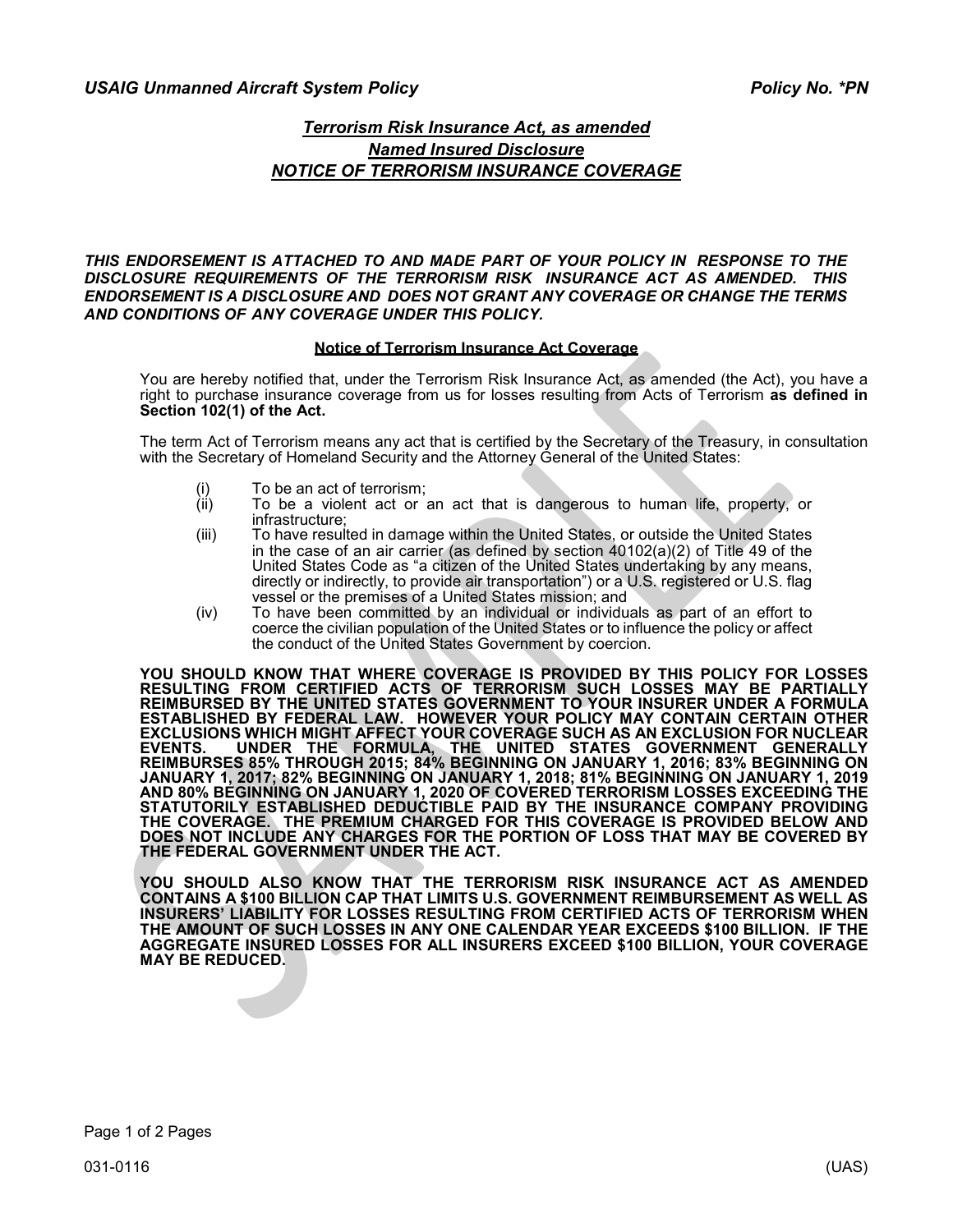## *USAIG Unmanned Aircraft System Policy Policy No. \*PN*

# *Terrorism Risk Insurance Act, as amended Named Insured Disclosure NOTICE OF TERRORISM INSURANCE COVERAGE*

**If you elect to purchase coverage under the Act, your premium and related terms will be stated on a separate endorsement attached to this policy. Depending upon what you have purchased, the terms of your coverage may appear on the following endorsement:**

**Certified Terrorism Loss Coverage (Applicable to COVERAGE A – BODILY INJURY AND PROPERTY DAMAGE LIABILITY)**

**Please contact the Aviation Managers if you have any questions.**

Page 2 of 2 Pages

This endorsement does not change any of your coverage except as stated above. It is effective on the date and hour shown below, local Standard Time at the location stated in the Policy Territory shown in the Declarations.

Policy Issued to: **\*NI**

from \*\*/\*\*/\*\*\*\*(Date) at \*\*:\*\*(Time) \*AM/\*PM to \*\*/\*\*/\*\*\*\*(Date) at \*\*:\*\*(Time) \*AM/\*PM Date and Hour Endorsement Effective

> Approved: **United States Aviation Underwriters, Incorporated Aviation Managers**

9 By Endorsement No.